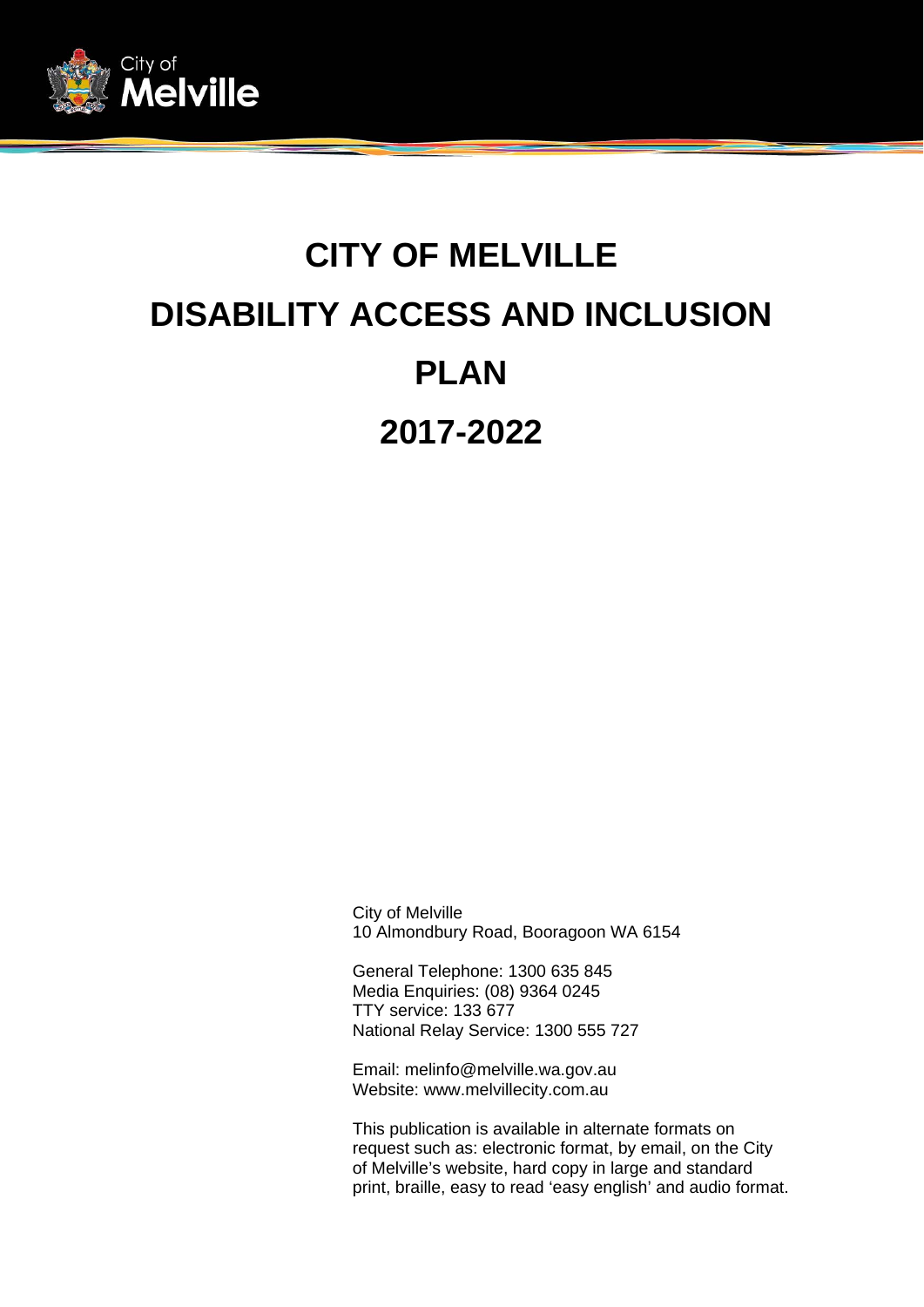

#### **Message from the Mayor**

The City of Melville is proud to present the 2017-2022 *Disability Access and Inclusion Plan* (DAIP). This plan will continue to build on the successes of the last five year period which included improving access to facilities and information and promoting inclusion and equal opportunity for an accessible inclusive Melville.

Some of the City's accomplishments from the 2012-2017 DAIP included improvements and installation of accessible toilets and ramps across the City, training and education initiatives for staff, increased translation services such as AUSLAN at our public events and innovative community projects involving businesses to raise awareness and encourage local community supports for people living with dementia. These initiatives continue to make the City of Melville more age-friendly and accessible.

The City of Melville believes that a community that recognises and promotes its diversity and supports the participation and inclusion of all of its members makes for a richer community life and contributes to positive social justice outcomes. This new plan will continue to promote accessible outcomes for members of the community of all abilities and with disabilities.

I would like to thank the many people who have contributed to the development of the revised DAIP. We will continue to develop positive outcomes of this plan over the next five years.

**Russell Aubrey**  *Mayor City of Melville* 

#### **Acknowledgements**

The City of Melville acknowledges the Bibbulmun people as the traditional owners of the land on which the City stands today and pays its respect to the Whadjuk people, and elders both past and present. The City also gives thanks to the individuals and groups in the community who have provided input and feedback which has been invaluable in the preparation of this Disability Access and Inclusion Plan.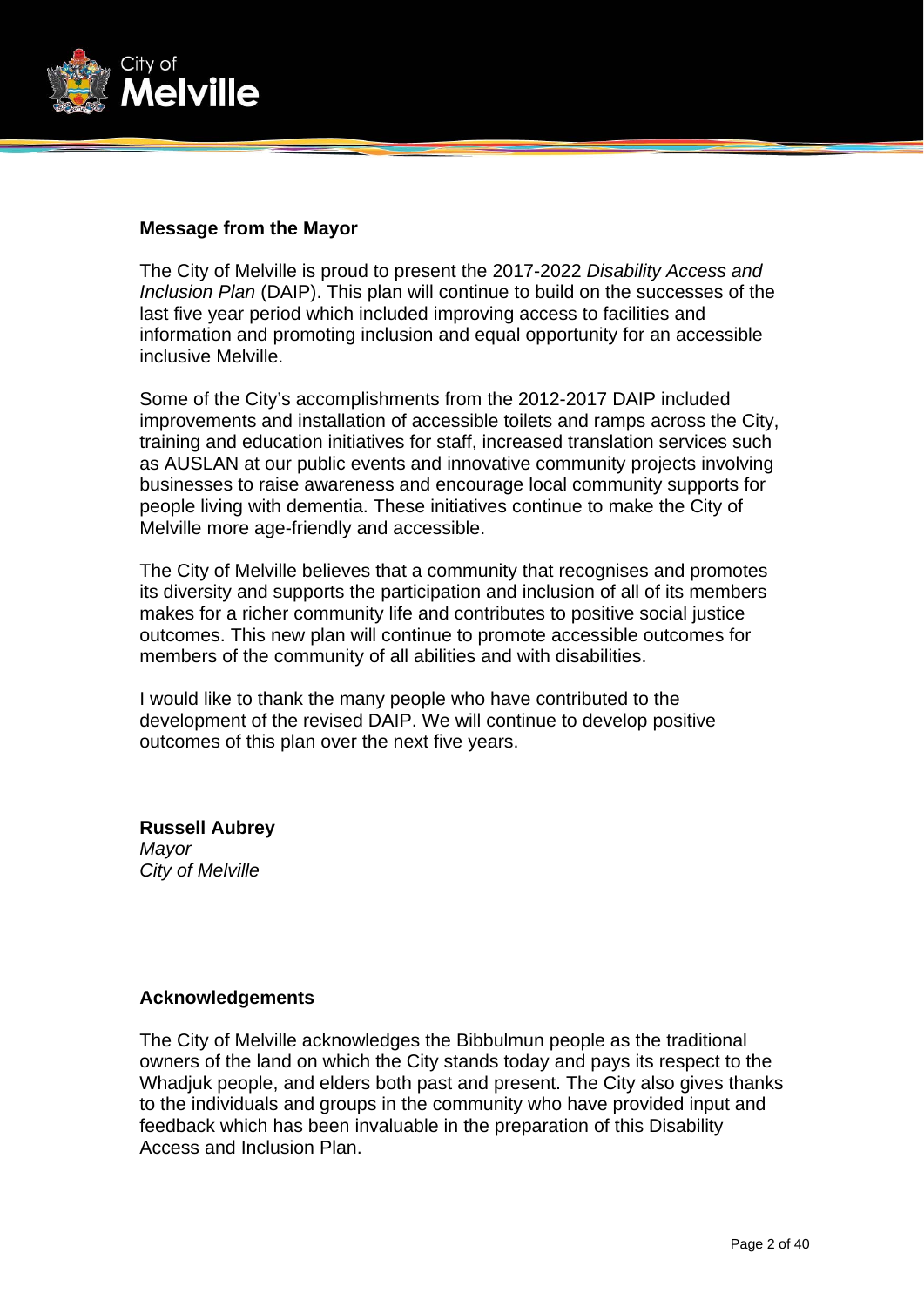

# **Executive Summary**

Disability access and inclusion is critical to a sense of community where all people belong, are included and can enjoy equal opportunity in all areas of life. As a local government, the City is committed to ensuring that it fulfills its obligations to the community and also under law. It is a requirement of the WA Disability Services Act (1993) that all local government authorities develop and implement a Disability Access and Inclusion Plan (DAIP) that outlines the ways in which the authority will ensure that people with disabilities have equal access to its facilities and services. Other legislation of relevance and which underpin the outcomes and objectives of this plan include the WA Equal Opportunity Act (1984) and the Commonwealth Disability Discrimination Act (1992). The human rights of people with disabilities are also enshrined internationally in the *United Nations Convention of the Rights of People with Disabilities* which aims to enhance the opportunities of people with disabilities in all areas of social and political life. This plan focuses on these outcomes in the City.

People with disabilities, their families and their carers have the same rights as other people to access services within our community. People with a disability have rights under both State and Federal legislation against discrimination based on disability.

This plan will outline the key strategies that will be adopted by the City to address each of the 'outcome' areas under the DAIP being:

- 1. Equitable access to services and events
- 2. Equitable access to buildings and facilities
- 3. Equitable access to information
- 4. Equitable access to quality customer service
- 5. Equitable complaints procedures
- 6. Equitable access to community engagement
- 7. Equitable access to employment and traineeship, and
- 8. Improved community awareness (of access and inclusion)

From an Australian Business Excellence Framework perspective, this Plan addresses all categories to some extent, particularly in respect to leadership and results and sustainable performance. The key principles that are addressed are:

- 1 Clear direction and mutually agreed plans enable organizational alignment and a focus on the achievement of goals
- 2 Understanding what customers and other stakeholders value, now and in the future, enables organisational direction, strategy and action.
- 3 Sustainable performance is determined by an organisations ability to create and deliver value for all stakeholders in an ethical, socially and environmentally responsible manner.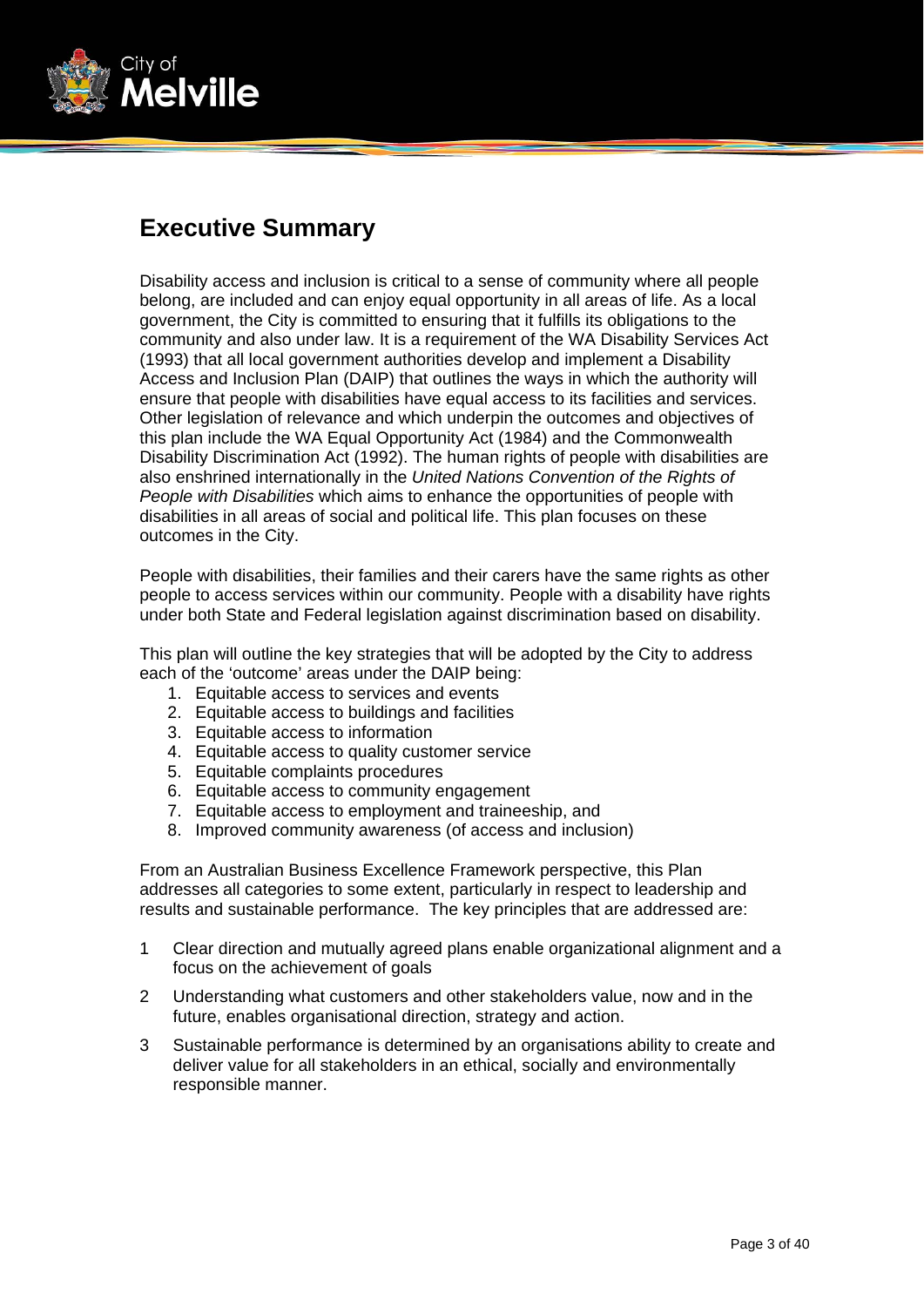

Based on community consultation, examination of corporate and organisational risks, corporate priorities and consultation with other local governments the following goals for a more *Accessible Inclusive Melville* have been determined as priorities for the City:

| Goal                                                 | Objectives                                                                                                                                                                                  |
|------------------------------------------------------|---------------------------------------------------------------------------------------------------------------------------------------------------------------------------------------------|
| Equitable access to<br><b>Services and Events</b>    | People with disability have the same opportunities as<br>other people to access the services of, and any events<br>organised by, the City of Melville.                                      |
| Equitable access to<br>buildings and facilities      | People with disability have the same opportunities as<br>other people to access the buildings and other facilities<br>of the City of Melville.                                              |
| Equitable access to<br>information                   | People with disability receive information from the City of<br>Melville in a format that will enable them to access the<br>information as readily as other people are able to access<br>it. |
| Equitable access to<br>quality customer service      | People with disability receive the same level and quality<br>of service from the staff of the City of Melville as other<br>people receive from the staff of the City of Melville.           |
| Equitable complaints<br>procedures                   | People with disability have the same opportunities as<br>other people to make complaints to the City of Melville.                                                                           |
| Equitable access to<br>community engagement          | People with disability have the same opportunities as<br>other people to participate in any public consultation by<br>the City of Melville.                                                 |
| Equitable access to<br>employment and<br>traineeship | People with disability have the same opportunities as<br>other people to obtain and maintain employment with the<br>City of Melville.                                                       |
| <b>Improved Community</b><br>Awareness               | The community are informed and educated by the City of<br>Melville about access and inclusion, social justice and<br>equal opportunity especially for people with disability.               |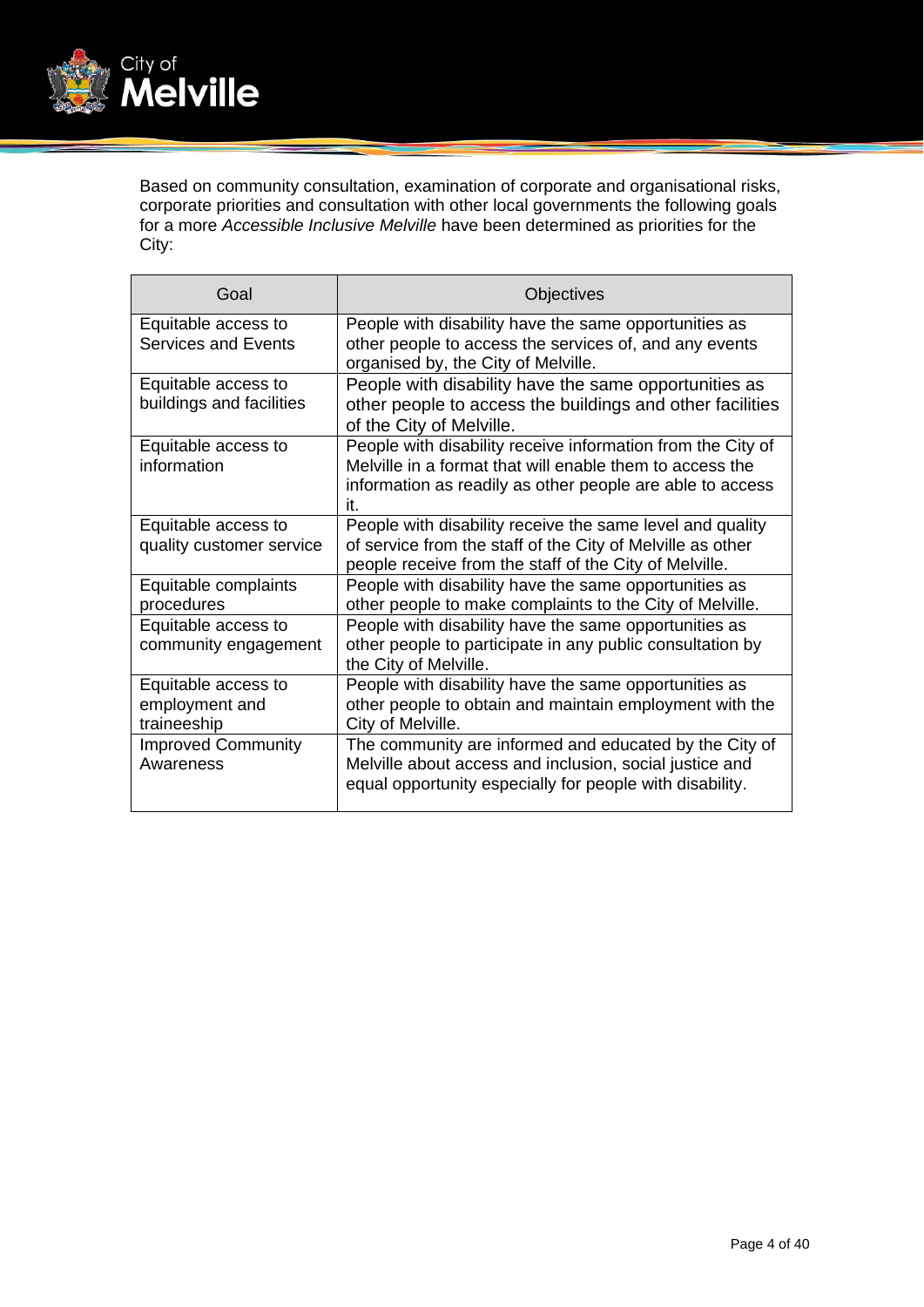

# **Table of Contents**

|                |                  | 1 Linkages to the City of Melville Corporate Business Plan 2016-2020 6     |  |
|----------------|------------------|----------------------------------------------------------------------------|--|
|                | 1.1              | <b>Strategic Community Plan and Corporate Business Plan Integration. 6</b> |  |
| 2 <sup>1</sup> |                  |                                                                            |  |
|                | 2.1              |                                                                            |  |
|                | 2.2 <sub>2</sub> |                                                                            |  |
|                | 2.3              |                                                                            |  |
|                | 2.4              | City of Melville Disability Access and Inclusion Policy 10                 |  |
|                | $2.5\phantom{0}$ |                                                                            |  |
|                | 2.6              |                                                                            |  |
| $\mathbf{3}$   |                  |                                                                            |  |
|                | 3.1              |                                                                            |  |
|                | 3.2              |                                                                            |  |
|                | 3.3              |                                                                            |  |
| 4              |                  |                                                                            |  |
| 5              |                  | Strategies and Actions to Improve Access and Inclusion: 2017-2022 19       |  |
| 6              |                  |                                                                            |  |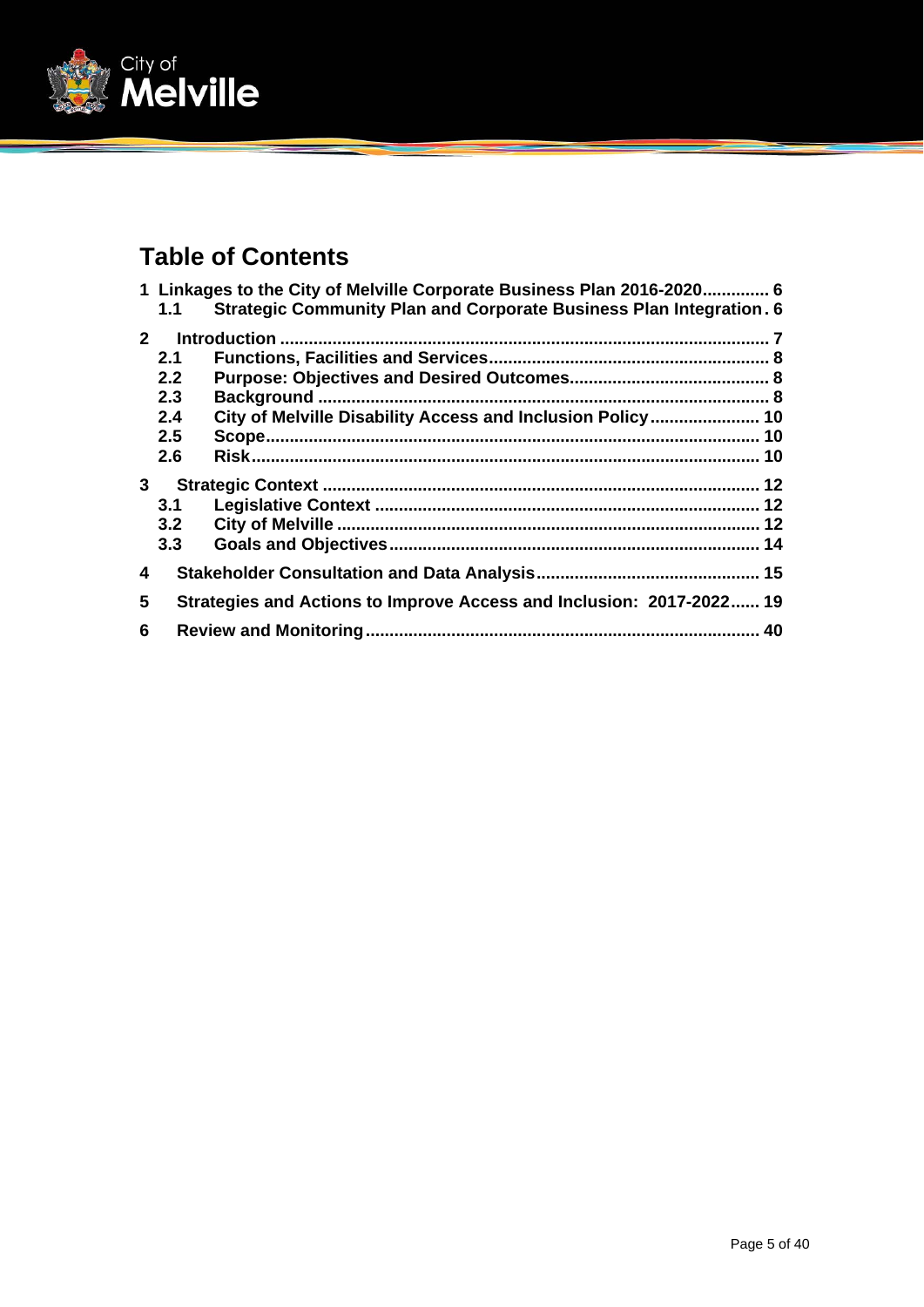

# **1 Linkages to the City of Melville Corporate Business Plan 2016-2020**

## **Strategic Community Plan and Corporate Business Plan Integration**



Our latest Strategic Community Plan 'People, Places, Participation: A Strategic Community Plan for the City of Melville 2016-2026 outlines the community's aspirations for the future of the City. The six community aspirations include:

- Safe and secure
- Healthy lifestyle
- **Sense of community**
- Clean and green
- Growth and prosperity
- Sustainable and connected transport.

This plan supports an improved 'sense of community' for the City – where the community is Accessible and Inclusive to all.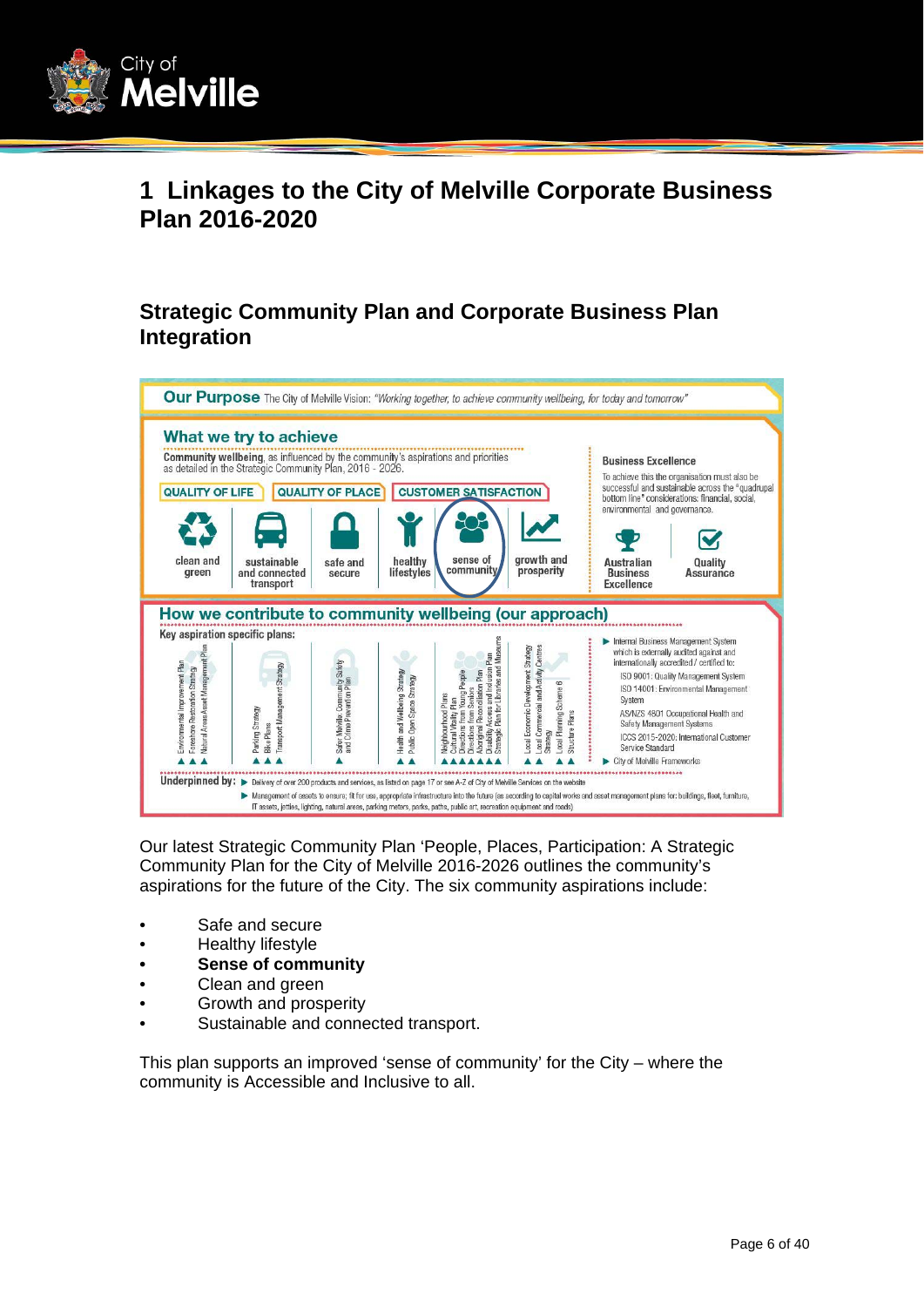

|                                                                    | Alignment between Aspirations from the Strategic Community Key Priorities<br>and Strategies from the City of Melville |                                                                                                                                                                                                                                                                                                                                                                                                                                                                                                                                                                                                   |                                                                                                                                                                                                                                                                                                                                                                                                                                                                                                                                                                                                                               |                                                                                                                                                                                                                                                                                                                                                                                                                                                                                                                                                                                                                                                                                               |                                                                                                                                                                                                                                                                                                                                                                                                                                                                                                                                                |                                                                                                                                                                                                                                                                                                                                                                                                                                                                                                                                                                                                                      |  |
|--------------------------------------------------------------------|-----------------------------------------------------------------------------------------------------------------------|---------------------------------------------------------------------------------------------------------------------------------------------------------------------------------------------------------------------------------------------------------------------------------------------------------------------------------------------------------------------------------------------------------------------------------------------------------------------------------------------------------------------------------------------------------------------------------------------------|-------------------------------------------------------------------------------------------------------------------------------------------------------------------------------------------------------------------------------------------------------------------------------------------------------------------------------------------------------------------------------------------------------------------------------------------------------------------------------------------------------------------------------------------------------------------------------------------------------------------------------|-----------------------------------------------------------------------------------------------------------------------------------------------------------------------------------------------------------------------------------------------------------------------------------------------------------------------------------------------------------------------------------------------------------------------------------------------------------------------------------------------------------------------------------------------------------------------------------------------------------------------------------------------------------------------------------------------|------------------------------------------------------------------------------------------------------------------------------------------------------------------------------------------------------------------------------------------------------------------------------------------------------------------------------------------------------------------------------------------------------------------------------------------------------------------------------------------------------------------------------------------------|----------------------------------------------------------------------------------------------------------------------------------------------------------------------------------------------------------------------------------------------------------------------------------------------------------------------------------------------------------------------------------------------------------------------------------------------------------------------------------------------------------------------------------------------------------------------------------------------------------------------|--|
| ipation<br>ople Place Particij<br>2016 - 2026<br>சீ                | <b>auo</b><br>Key<br>Aspirati                                                                                         | Clean and green<br>Sustainable and connected<br>transport<br>Safe and secure<br><b>Healthy lifestyle</b><br>Sense of community<br>Growth and prosperity                                                                                                                                                                                                                                                                                                                                                                                                                                           | Clean and green<br>Sustainable and connected<br>transport<br>Safe and secure<br><b>Healthy lifestyle</b><br>Sense of community<br>Growth and prosperity                                                                                                                                                                                                                                                                                                                                                                                                                                                                       | Clean and green<br>Sustainable and connected<br>transport<br>Safe and secure<br><b>Healthy lifestyle</b><br>Sense of community<br>Growth and prosperity                                                                                                                                                                                                                                                                                                                                                                                                                                                                                                                                       | Clean and green<br>Sustainable and connected<br>transport<br>Safe and secure<br><b>Healthy lifestyle</b><br>Sense of community<br>Growth and prosperity                                                                                                                                                                                                                                                                                                                                                                                        | Sense of community                                                                                                                                                                                                                                                                                                                                                                                                                                                                                                                                                                                                   |  |
| Document:<br>City of Mahille Corporate Busines Plan<br>2016 - 2020 | City of Melville<br>Key Priorities                                                                                    | <b>Key priority: Restricted</b><br>current revenue base and<br>increasing/changing service<br>demands impacts on rates<br>Key strategies:<br>1.<br><b>Explore opportunities</b><br>for increased<br>residential density<br>and commercial<br>investment in<br>strategic locations,<br>aligned to the local<br>planning objectives<br>and coupled with the<br>exploration of special<br>area rating<br>2.<br><b>Creating greater</b><br>revenue from our<br>current and potential<br>land, property and<br>facility holdings<br>3.<br>Pursue productivity<br>and efficiency<br><i>improvements</i> | Key priority: Meeting<br>the demand to provide<br>fit for use/appropriate<br>infrastructure into the future<br><b>Key Strategies:</b><br>Optimise facilities<br>1.<br>to achieve 'fit for<br>use' facilities for<br>current and future<br>beneficiaries.<br>Includes<br>amalgamation of like<br>groups into hubs and<br>shared use of facilities<br>(private sector, State<br>Govt., other LG and<br>community groups)<br>2.<br>Review the standards<br>and management<br>model that we<br>assess our asset gap<br>against (the technical<br>standards and from a<br>customer perspective<br>regarding their<br>expectations) | Key priority: Urban<br>development creates<br>change in amenity (positive<br>and negative)<br><b>Key Strategies:</b><br><b>Ensure higher density</b><br>1.<br>developments in<br>strategic locations.<br>consistent with<br>the local planning<br>framework and<br>structure plans,<br>design quidelines<br>for interface areas<br>and ensuring<br>measured change<br>in established areas<br>and consideration of<br>parking and traffic<br><i>issues</i><br>2.<br>Enhance amenity<br>and vibrancy and<br>enhancing community<br>safety through<br>streetscapes, public<br>art, pedestrian and<br>cycle paths, place<br>making and creating<br>well designed,<br>attractive public<br>spaces | <b>Key priority: Degredation</b><br>of natural resources within<br>the City<br><b>Key Strategies:</b><br>$\mathbf{1}$ .<br>Holistic and integrated<br>strategies for<br>protection of the City's<br>natural resources<br>(includes urban forest.)<br>foreshore protection,<br>public open space<br>and streetscapes)<br>2.<br>Ameliorate loss of<br>vegetation from<br>private property<br>development<br>3.<br><b>Explore with current</b><br>and potential partners<br>the next generation<br>waste treatment<br>technology and<br>implement | Key priority: The challenge<br>of meeting community<br>expectations regarding<br>community engagement<br>Key strategies:<br>$\mathbf{1}$ .<br>Improve<br>communication<br>mechanisms to<br>make information<br>easy to access<br>regarding community<br>engagement,<br>including improving<br>website, addressing<br>misinformation in<br>the community and<br>optimising use of<br>social media<br>2.<br>Continue participatory<br>budgeting that<br>involves the<br>community(such as<br><b>Project Robin Hood)</b><br>and then taking it<br>further<br>3.<br>Improve engagement<br>with the business<br>community |  |

The strategies and initiatives of this DAIP align with the overall strategies from the Strategic Community Key Priorities and the City's Corporate Business Plan 2016- 2020 by:

- Recognising the importance of social outcomes for a 'sense of community' by pursuing productivity, efficiency and improving communication across the organisation on disability related upgrades, improvements and initiatives.
- Optimising the City's facilities, services, events and buildings for best possible infrastructure use and possible upgrades.
- Enhancing the vibrancy and accessible use of outdoor streetscapes, paths and public open spaces.
- Ensuring ongoing improvements to communication mechanisms such as the website and social media by producing information in alternate formats.

# **Introduction**

The City of Melville is located in the South West Metropolitan region, approximately eight kilometres from Perth and has an estimated population of 102 363 (June 30<sup>th</sup>) 2016 - City of Melville statistics) people living in the following suburbs: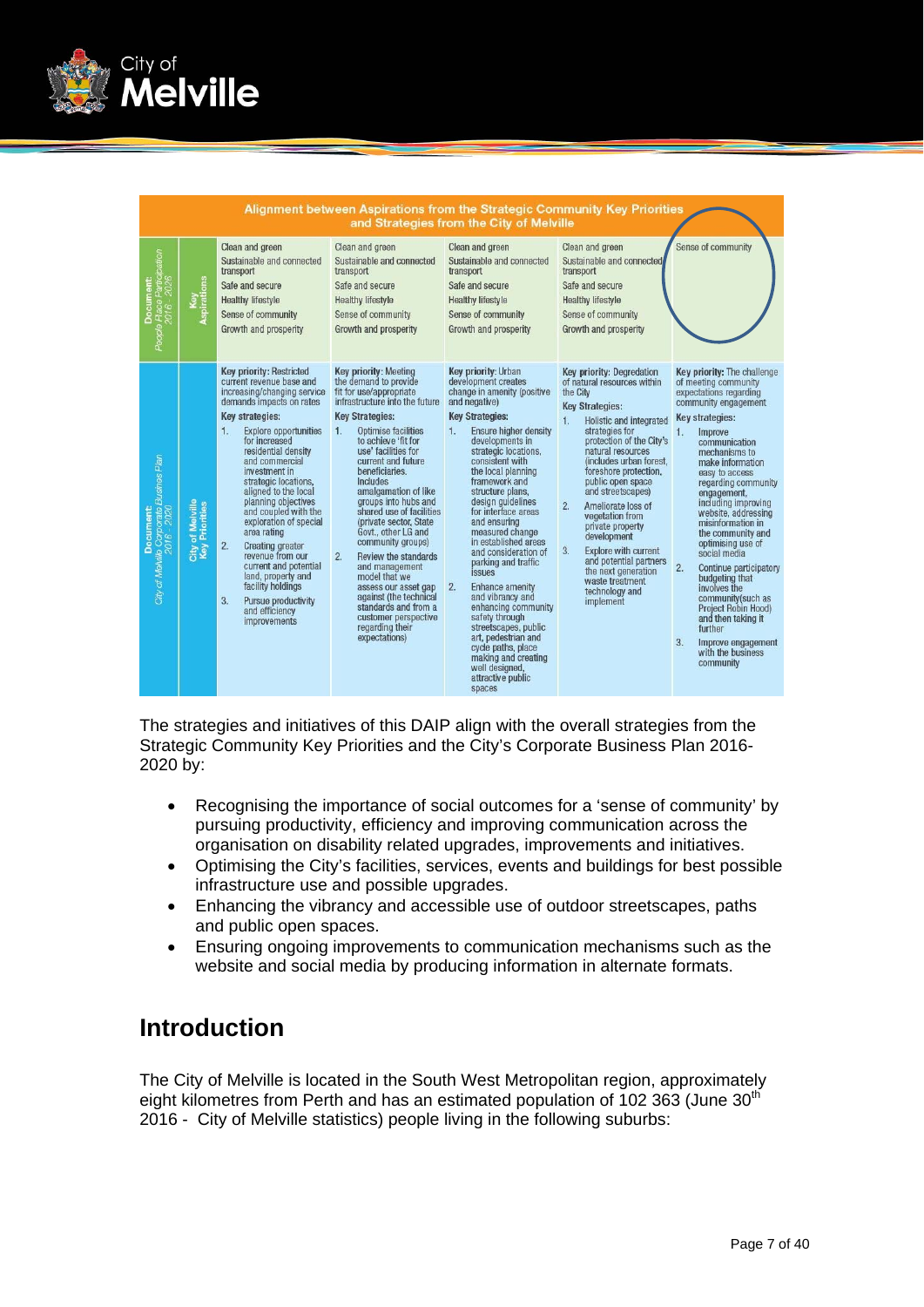

Applecross, Alfred Cove, Ardross, Attadale, Bateman, Bicton, Booragoon, Brentwood, Bull Creek, Kardinya, Leeming, Melville, Mt Pleasant, Murdoch, Myaree, Palmyra, Willagee and Winthrop.

The aim of this DAIP is to ensure that all members of our community including those with disabilities are able to also enjoy these aspirations in an accessible and inclusive way.

## **Functions, Facilities and Services**

The City of Melville is responsible for a wide range of functions, facilities and services. This includes services to properties and the environment, the community, regulatory services, general administration and processes of local government such as Council meetings.

## **Purpose: Objectives and Desired Outcomes**

The key purpose of this plan will continue to achieve one of the City's key identified priorities under the Strategic Community Plan of a 'sense of community' by working together to achieve access and inclusion for all in Melville. The purpose of this plan is to ensure that there are strategies and initiatives in place to continually improve outcomes for people with disabilities, their families and their carers. Having a DAIP in place also ensures that people with disability have the same rights as other people to access services by the City.

This plan will outline the key strategies that will be adopted by the City to address each of the 'outcome' areas under the DAIP being:

- 1. Equitable access to services and events
- 2. Equitable access to buildings and facilities
- 3. Equitable access to information
- 4. Equitable access to quality customer service
- 5. Equitable complaints procedures
- 6. Equitable access to community engagement
- 7. Equitable access to employment and traineeship, and
- 8. Improved community awareness (of access and inclusion)

### **Background**

The City of Melville has been committed to facilitating the inclusion of people with disabilities through the improvement of access to its facilities and services for many years.

The City adopted its first Disability Service Plan (DSP) in 1995. In 2003 - 2004 the City undertook a comprehensive review of its DSP and subsequently developed an updated Disability Access and Inclusion Plan. The City's latest plan was the DAIP 2012- 2017.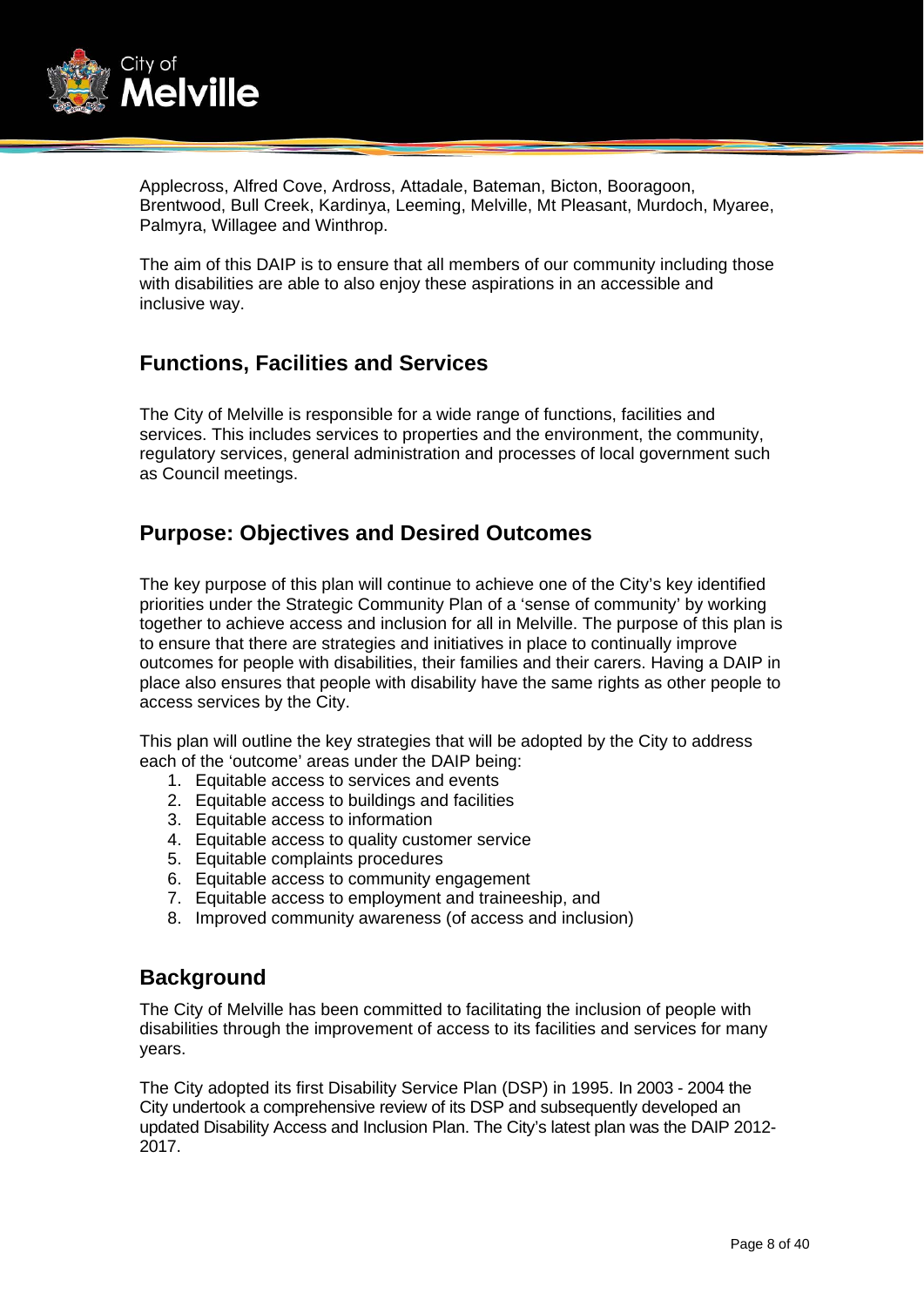

By way of review, the following is a summary of key achievements and initiatives by the City over the years including under its most recent DAIP 2012-2017:

- The City continued to facilitate and run the highly successful *Access Advisory Panel* (membership by community members and advocates who provide recommendations and feedback on a range of projects before they are finalised). Meetings are held every 3 months and the panel continues to provide important consultation and feedback on the City's projects and programs.
- Training and education programs are run internally annually to ensure staff have adequate skills and knowledge on disability access and inclusion. Increasingly projects, programs and activities within the City focus on understanding accessibility broadly which encompasses invisible disabilities such as mental health. The City is committed to programs and initiatives such as Act Belong Commit.
- The *Activelink* program has provided subsidised opportunities for people experiencing barriers and disadvantage in the local community to participate in sport and recreational activities. Support has now extended to a range of community activities including art classes and library school activity programs.
- City events such as the Point Walter Concert at Point Walter and Sculpture Walk, Deep Water Point provided disability friendly access features such as areas for people with mobility devices to access the concert stage and sculptures. These events also provided specific AUSLAN interpreting both during the concert and specialist tours of sculptures at Point Walter.
- The City has been committed to improve relationships and engagement with the local community about access and inclusion. DAIP related outcomes are marketed as AIM (Accessible Inclusive Melville) with a new banner which promotes a commitment to inclusion for all. Further the City has:
	- o A dedicated e-newsletter called 'Accessible Inclusive Melville' with over 4000 subscribers providing news and information on activities and programs in the City and through local community groups.
	- o A topic page and forum on the City's community engagement website *Melville Talks* promoting access and inclusion issues.
- A number of the City's public toilets have been upgraded to be accessible including a project for a 'changing place' at Deep Water Point.
- The City's *Disability Access and Inclusion Directory* is available in a range of formats such as large font. Other formats are available on request.
- The City's website has now incorporated a functionality which allows users of the site to alter text size. A new website is being designed based on feedback from people with disabilities and older users. The website is being redeveloped and went through a thorough consultation process with people with disability and older to ensure the new features will be inclusive.
- Accessible formats of information such as large font and Braille has been created and made available to members of the community as required.
- A new brochure *Accessible Careers @Melville* invites people with disability to apply for positions within the City. Internal training resources have been updated and new relationships and networks made with Disability Employment Service providers.
- Community Partnership Funding is provided to a number of organisations in the area that support people with a disability such as Interchange and Edge Employment for example.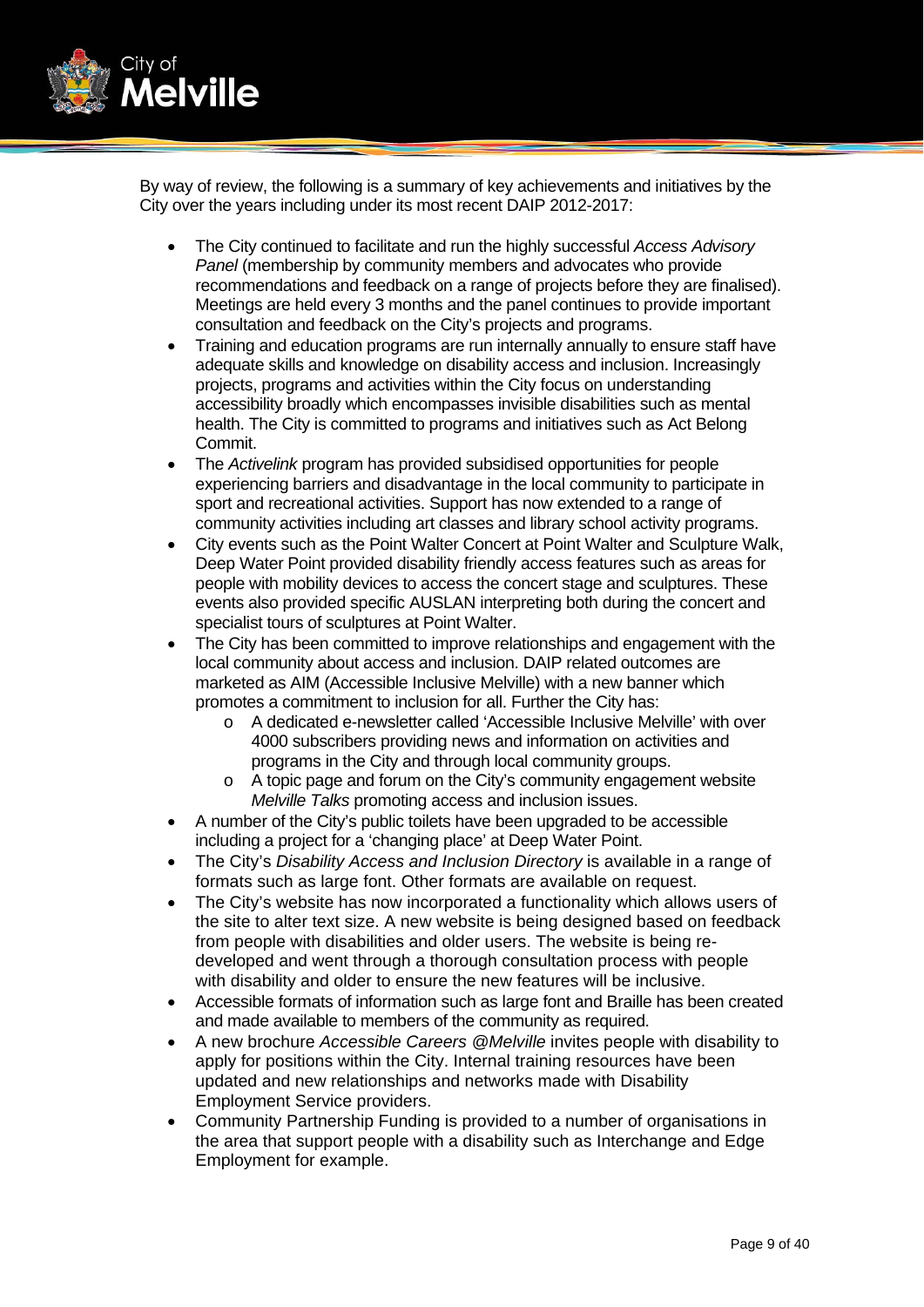

- The City has led innovative community projects with a number of stakeholders such as through *the Melville Age-Friendly Accessible Businesses* (MAFAB) network to support those in the community living with dementia and promote awareness and education among businesses and the community on access and inclusion. Other projects have included running a disability expo in collaboration with community groups, a disability friendly flash mob in Garden City shopping Centre and an all-inclusive kite-making festival.
- Every two years the City conducts a Community Wellbeing Survey. The latest survey results in 2015 showed that in achieving the aspiration of 'access and inclusion', 89.5% of those surveyed found that everyone could access the City's services and resources. 79.5% also reported feeling that they "belonged" in the community.

## **City of Melville Disability Access and Inclusion Policy**

The 'Disability Access and Inclusion Policy CP-084', reviewed in 2015, relates to all staff and Elected Members and contractors providing services on behalf of the City and all City buildings and facilities. This policy promotes and specifies the Council's commitment to ensure people with disabilities have equal opportunities of access and community inclusion to Council services, products, facilities and information. It ensures that consultation is appropriate and meaningful way for full participation. The policy is available on the City's website.

## **Scope**

This DAIP applies to the City of Melville as a public authority, its officers, employees, agents and contractors and sets out the objectives, strategies and initiatives to make continual improvements across the 8 outcome areas set out under this plan. The plan will be in place from 2017-2022.

Responsibility for developing, monitoring, implementing, reviewing and amending the DAIP is a whole of organisational responsibility that is coordinated by the City's Social Justice Advocate. This includes the responsibility of ensuring that the plan is rolled out throughout the organisation. The Implementation Plan is integrated within the City's reporting processes with the relevant officers and business unit responsible for ensuring each action is completed. Reports are prepared twice a year to monitor progress and report on outcomes.

## **Risk**

The risks identified are that:

- the key initiatives set out in the plan are not achieved
- there is insufficient resources or budget to meet the requirements or feedback of the community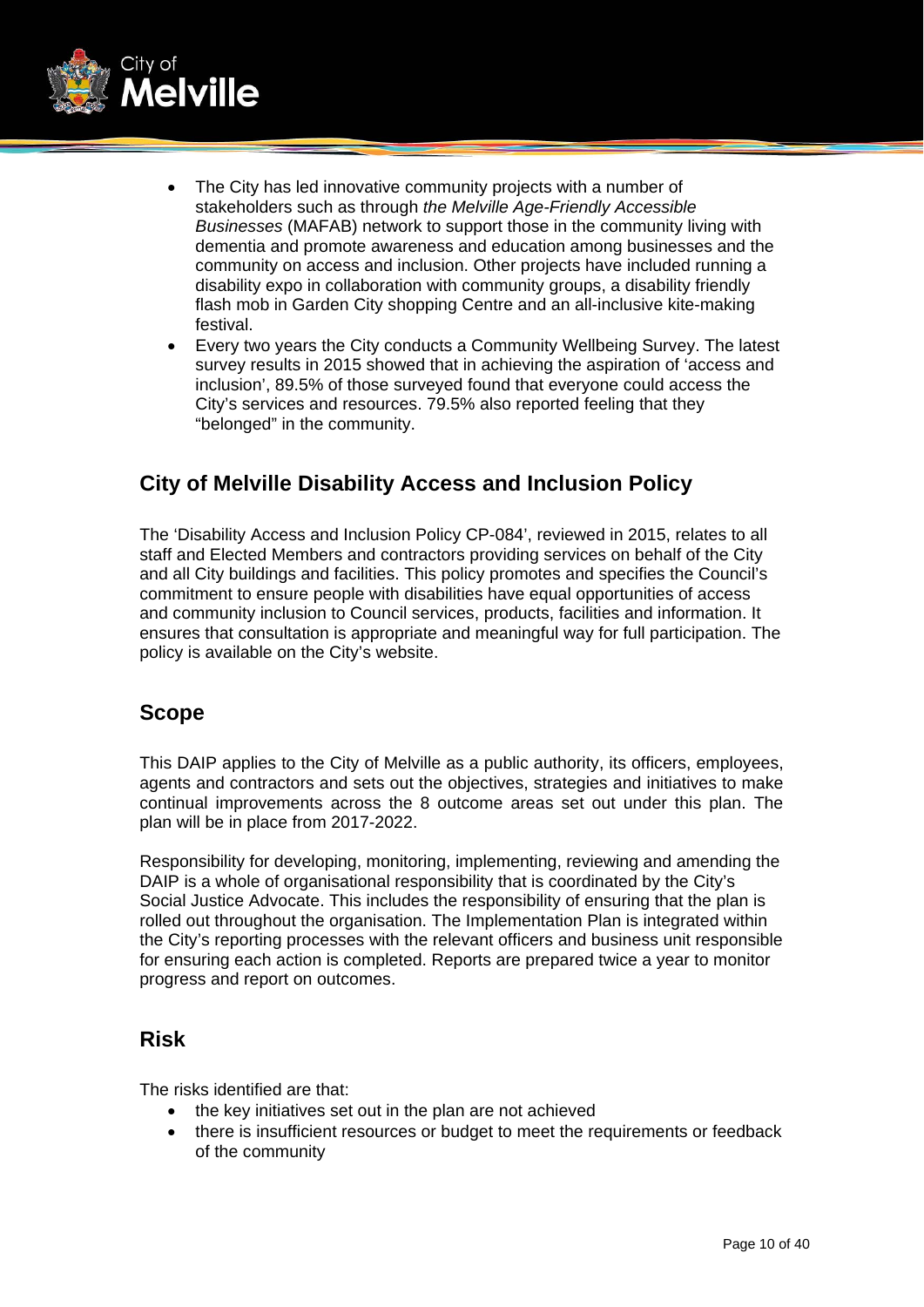

- the aims or objectives of the DAIP are not understood by staff or agents and contractors
- The level of satisfaction reported by the community as identified by surveys such as the City's well-being survey (conducted every two years) will decrease if accessible inclusive objectives are not met satisfactorily.

These risks are mitigated by planning and through strategies such as:

- ensuring that the DAIP implementation is monitored and reported on internally throughout the year and a report produced for the Disability Services Commission each financial year to track progress
- communication and planning with all areas and officers responsible for implementation under the plan
- providing staff awareness and training of the DAIP and access and inclusion.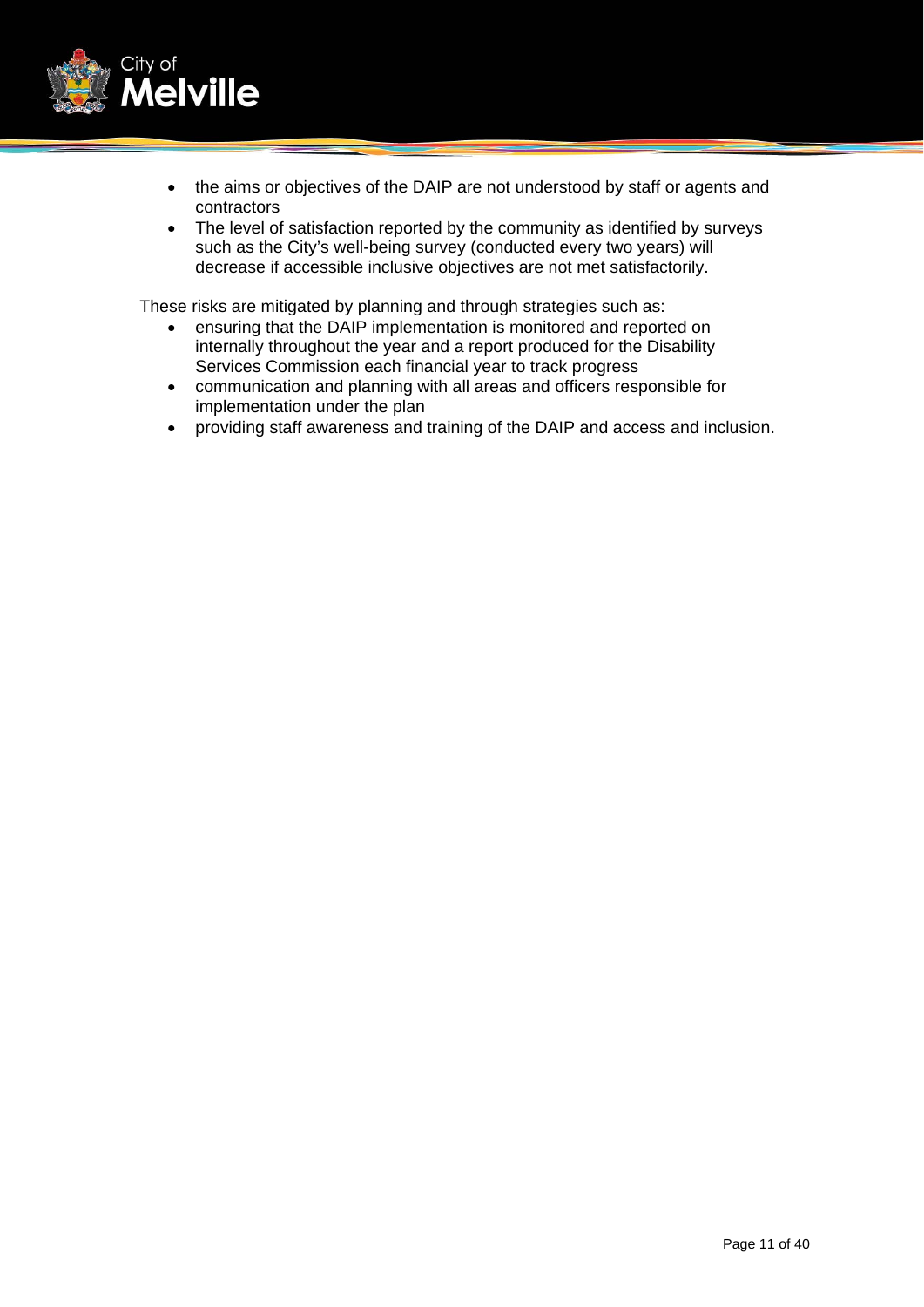

# **Strategic Context**

## **Legislative Context**

Disability access and inclusion is critical to a sense of community where all people belong, are included and can enjoy equal opportunity in all areas of life. As a local government, the City is committed to ensuring that it fulfills its obligations to the community and also under law. It is a requirement of the WA Disability Services Act (1993) that all local government authorities develop and implement a Disability Access and Inclusion Plan (DAIP) that outlines the ways in which the authority will ensure that people with disabilities have equal access to its facilities and services. Other legislation of relevance and which underpin the outcomes and objectives of this plan include the WA Equal Opportunity Act (1984) and the Commonwealth Disability Discrimination Act (1992). The human rights of people with disabilities are also enshrined internationally in the *United Nations Convention of the Rights of People with Disabilities* which aims to enhance the opportunities of people with disabilities in all areas of social and political life. This plan focuses on outcomes in this City.

## **City of Melville**

The residential population of the City of Melville is approximately 103 767. According to the 2015 Survey of Disability, Ageing and Carers (SDAC), 18.5% of Australians identify themselves as having some form of disability. Based on the population estimates, it is estimated that there are around 19,197 people with disabilities living in the City.

In addition, the City's residential population has an above average number of persons 60 years and over (23%). This is consistent with the overall ageing trend of the WA population, where by 2041, 25% of the population will be over the age of 60. Currently it is estimated that 51% of people aged over 60 years have identified themselves as having a disability due to needing assistance to manage health conditions or cope with everyday activities. Importantly the City of Melville has the 2<sup>nd</sup> highest number of people living with dementia in WA. (Based on Australian Bureau of Statistics 2011 and Access Economics Report "Projections of dementia prevalence and incidence in WA 2010-2050"). It is important therefore that this DAIP is responsive to and reflects the needs of our local community.

Our latest Strategic Community Plan 'People, Places, Participation: A Strategic Community Plan for the City of Melville 2016-2026 outlines the community's aspirations for the future of the City. This plan supports an improved 'sense of community' for the City – where the community is Accessible and Inclusive to all.

The strategies and initiatives of this DAIP align with the overall strategies from the Strategic Community Key Priorities and the City's Corporate Business Plan 2016- 2020 by: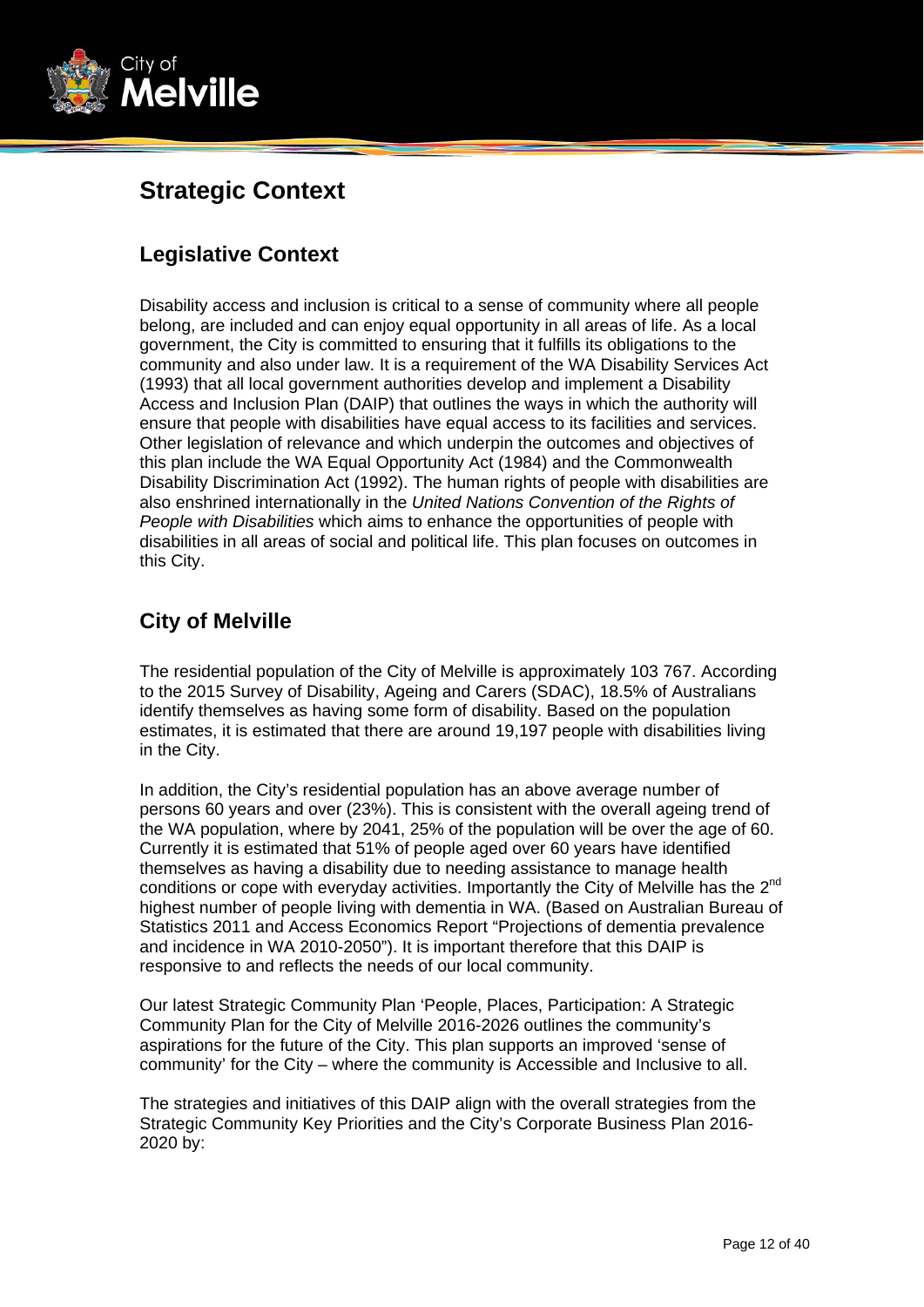

- Recognising the importance of social outcomes for a 'sense of community' by pursuing productivity, efficiency and improving communication across the organisation on disability related upgrades, improvements and initiatives.
- Optimising the City's facilities, services, events and buildings for best possible infrastructure use and possible upgrades.
- Enhancing the vibrancy and accessible use of outdoor streetscapes, paths and public open spaces.
- Ensuring ongoing improvements to communication mechanisms such as for example the website and social media channels by focusing on accessibility and inclusion through producing information in alternate formats.

The following plans and strategies are also relevant to the ongoing implementation of this DAIP:

- Age-Friendly Melville Directions from Seniors 2013 2017
- Health and Wellbeing Strategy 2014 2017
- Neighbourhood Plans 2017-2021
- Directions from Young People 2017-2020
- Directions from Aboriginal Communities 2016 2019
- Safer Melville Plan 2017-2021

#### *Being Age-Friendly and Accessible*

One of the key achievements of the last few years has been a growing collaborative approach to the City's Age-Friendly and the DAIP. The City of Melville has been a member of the World Health Organisation (WHO) Global Age-Friendly Communities Network since 2010 and has continued to be a leader in creating a world that is accessible and age-friendly. There are now almost 50 local governments in WA endorsed as Age-Friendly communities. This fulfills the City's overall objective of leading and working collaboratively with many stakeholders to achieve accessible inclusive outcomes.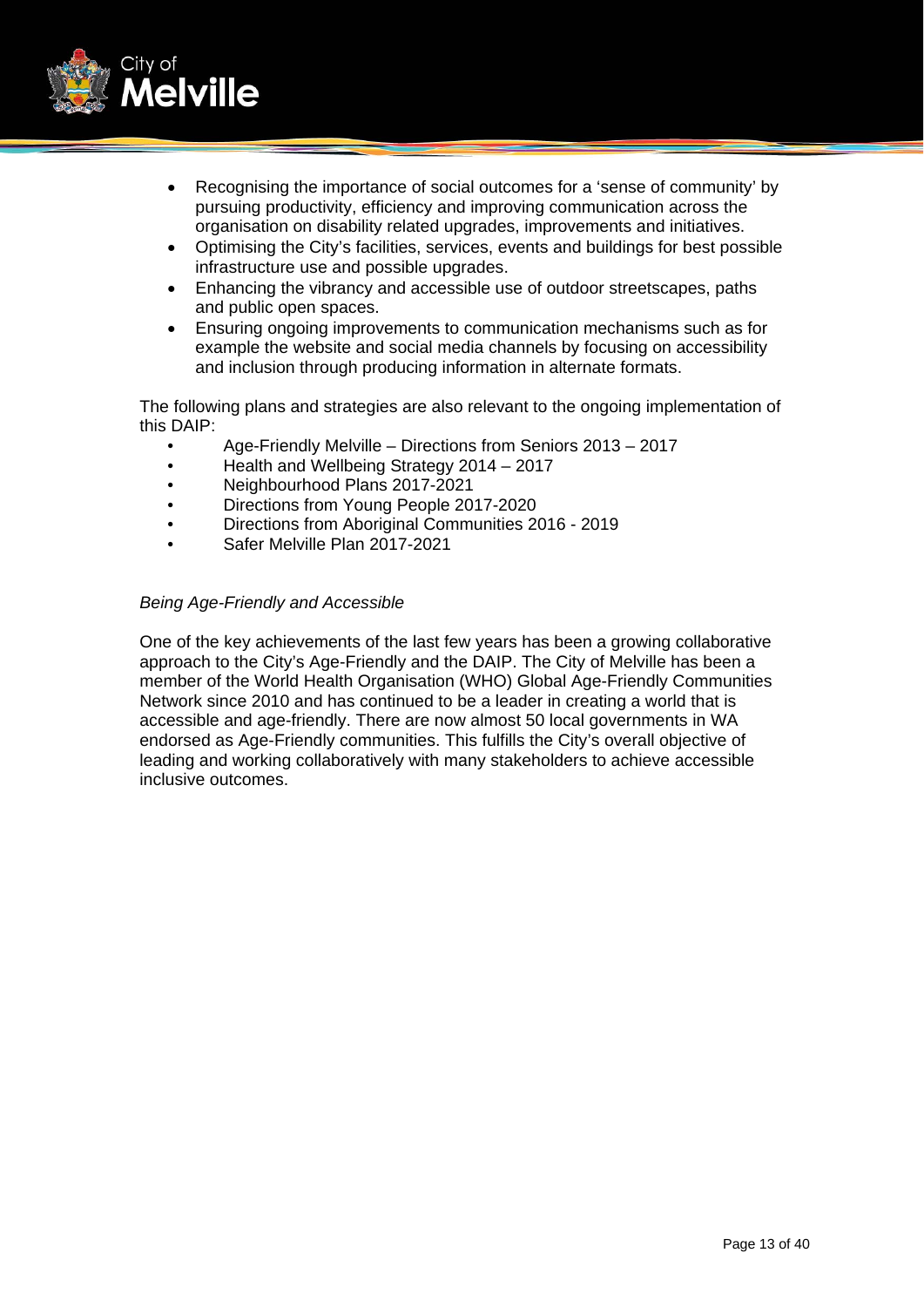

## **Goals and Objectives**

Based on community consultation, examination of corporate and organisational risks, corporate priorities and consultation with other local governments the following goals for a more *Accessible Inclusive Melville* have been determined as priorities for the City:

| Goal                                                 | Objectives                                                                                                                                                                                  |
|------------------------------------------------------|---------------------------------------------------------------------------------------------------------------------------------------------------------------------------------------------|
| Equitable access to<br><b>Services and Events</b>    | People with disability have the same opportunities as<br>other people to access the services of, and any events<br>organised by, the City of Melville.                                      |
| Equitable access to<br>buildings and facilities      | People with disability have the same opportunities as<br>other people to access the buildings and other facilities<br>of the City of Melville.                                              |
| Equitable access to<br>information                   | People with disability receive information from the City of<br>Melville in a format that will enable them to access the<br>information as readily as other people are able to access<br>it. |
| Equitable access to<br>quality customer service      | People with disability receive the same level and quality<br>of service from the staff of the City of Melville as other<br>people receive from the staff of the City of Melville.           |
| Equitable complaints<br>procedures                   | People with disability have the same opportunities as<br>other people to make complaints to the City of Melville.                                                                           |
| Equitable access to<br>community engagement          | People with disability have the same opportunities as<br>other people to participate in any public consultation by<br>the City of Melville.                                                 |
| Equitable access to<br>employment and<br>traineeship | People with disability have the same opportunities as<br>other people to obtain and maintain employment with the<br>City of Melville.                                                       |
| <b>Improved Community</b><br>Awareness               | The community are informed and educated by the City of<br>Melville about access and inclusion, social justice and<br>equal opportunity especially for people with disability.               |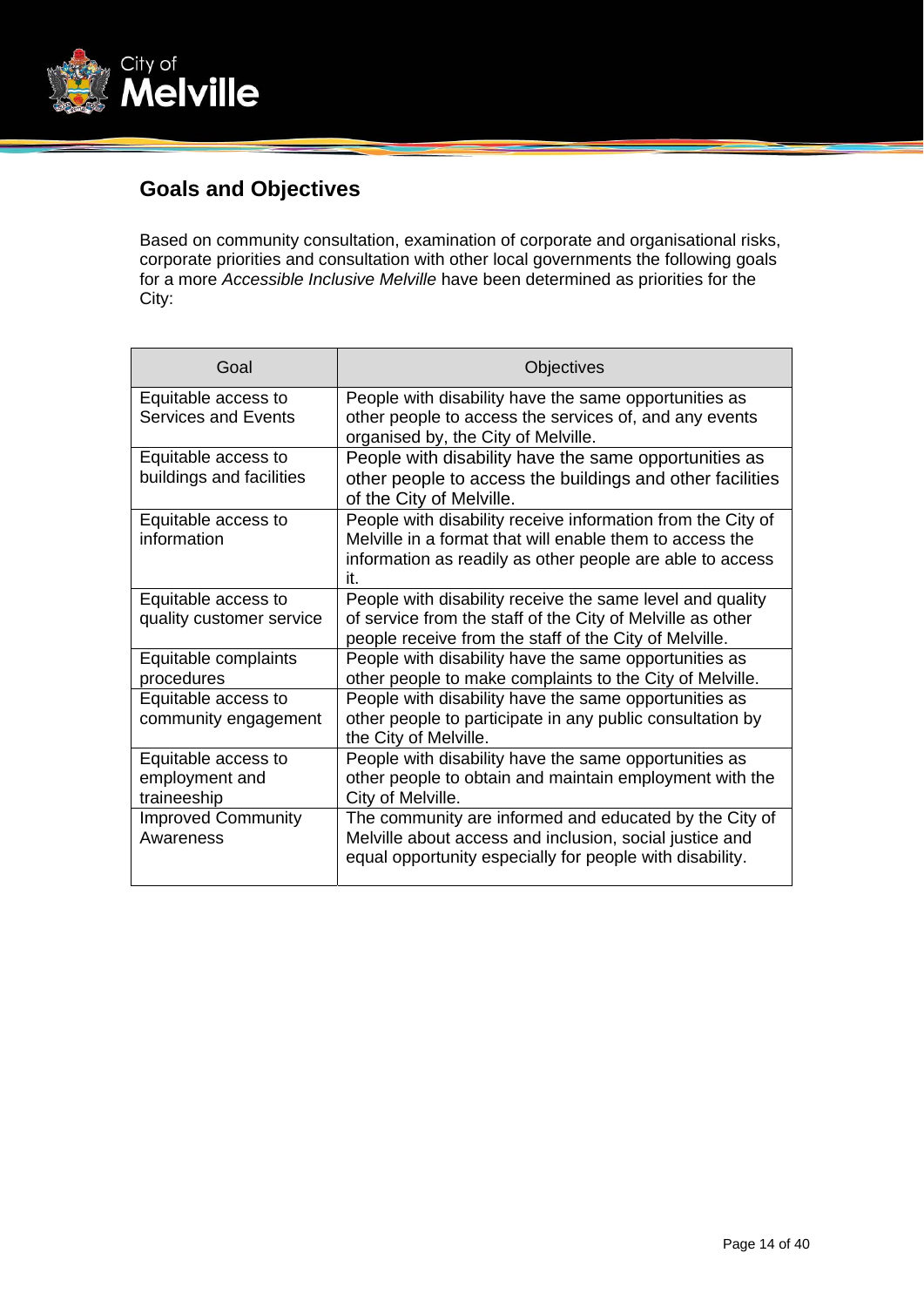

# **Stakeholder Consultation and Data Analysis**

A detailed stakeholder engagement plan was completed in preparation for the development of this DAIP.

A wide engagement process was carried out to identify potential strategies to be incorporated into the new Plan. Community members including people with disabilities, their families and carers, local businesses and service providers contributed feedback as well as City of Melville staff members.

The Disability Services Regulations 2004 set out the minimum consultation requirements for public authorities in relation to DAIPs. Local government authorities must call for submissions (either general or specific) by notice in a newspaper circulating in the local district of the local government under the Local Government Act 1995 or on any website maintained by or on behalf of the local government authority. Other mechanisms may also be used.

#### **This DAIP and review process was advertised and promoted widely:**

- Through the local newspaper.
- Through the City's publication, *Mosaic.*
- On the City's website and online digital engagement platform, Melville Talks.
- To individuals and groups through e-mail and phone conversations.
- The City's 'Accessible Inclusive Melville' e-newsletter (with over 4000 subscribers)
- Promoted at Council facilities and community events.

#### **The various engagement methods used included:**

- Community survey (hard copy and electronic) 33 surveys received.
- Consultation with the Access Advisory Panel containing a range of representation of people with disability, advocate and community service organisations and local area coordinators from the Disability Services **Commission**
- Telephone interviews with 'Activelink' program users (community members with disability and their carers that use City of Melville services)
- Three public workshops the workshop topics were:
	- Visual Access and Inclusion
	- Mental Health and Invisible Disabilities
	- Culture, Disability and Aboriginal Communities
	- Consultation and Review with: Access Advisory Panel
- Internal staff consultation and feedback was also received through email feedback, workshops and meetings.
- Other surveys and feedback such as the Strategic Community Plan survey results in 2015 and the CALD Neighbourhood Development Survey 2017.
- Face to face meetings with key members of the community such as with a member of the GLBTIQ community experiencing access/signage issues at recreation centre change rooms.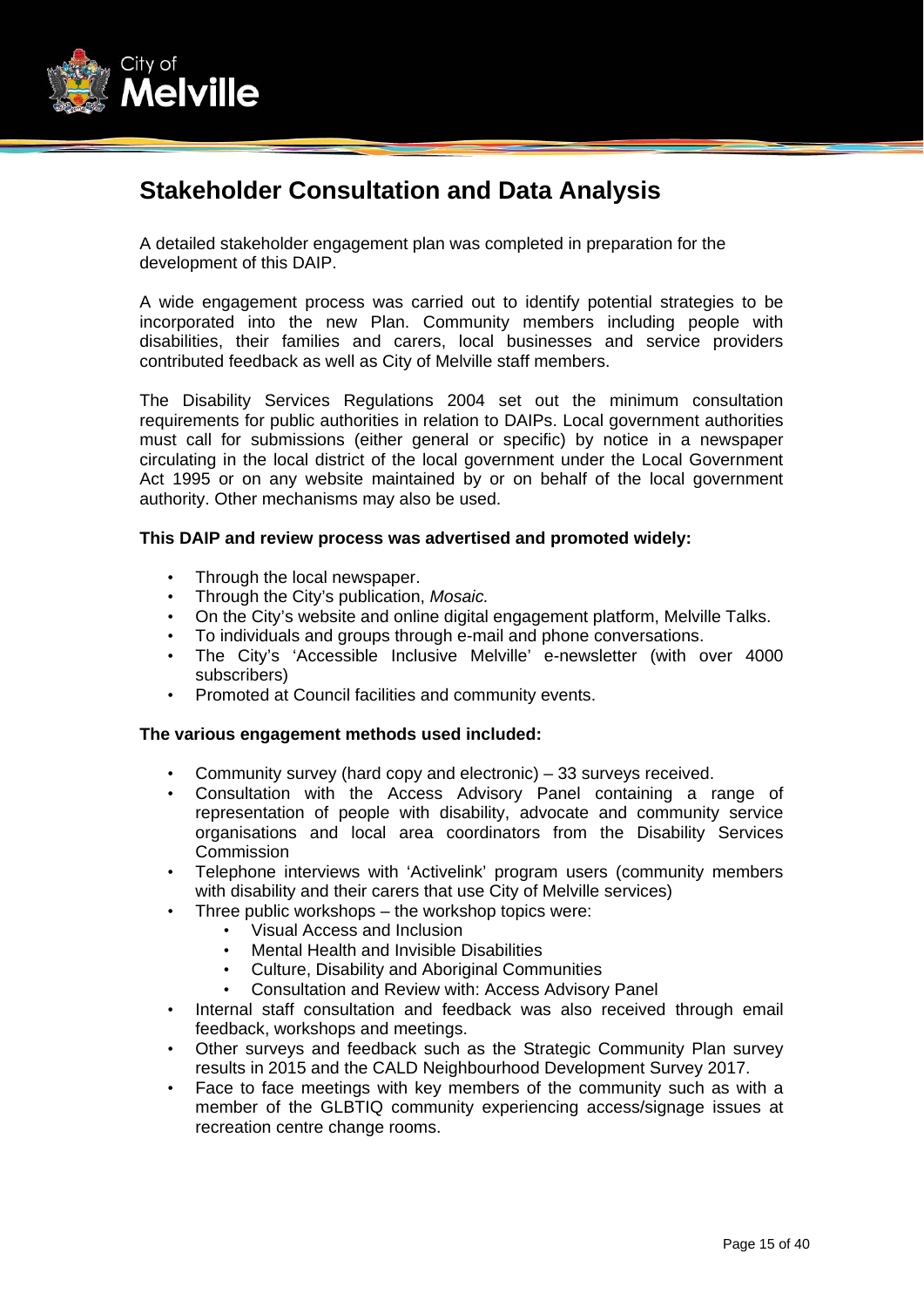

#### **Feedback and Results – Workshop Consultation**

*Consultation and Review with the City's Access Advisory Panel – 8 March 2017* 

10 panel members present representing both people living with disability and advocate groups.

Summary of feedback:

- The ageing population needs to be considered as this is likely to become an issue. There are higher expectations and these should be met for the community.
- Strategies that work for communication include simple language and appropriate formats that are accessible. A variety of tools is required.
- Consider in more detail the role of the Access Advisory Panel and ways the panel can help achieve DAIP outcomes.
- A range of alternate print options should be included including more Easy English and/or simplified language resources. It is important to consider the needs of culturally and linguistically diverse communities with disabilities that require information that they can more easily understand.
- It important to consult with people with disabilities to ensure that they are being asked what they require.

#### *Visual Access and Inclusion Workshop – 17 March 2017*

11 Participants attended this workshop. The workshop was facilitated by an external consultant with lived experience of visual access needs. Participants included local residents, educators from a local school and members of disability and community organisations.

Summary of feedback:

- It is important for a DAIP to acknowledge and support better inclusion for people of all visual access needs.
- Local governments tend to speak about physical disabilities but there are also hidden/invisible disabilities (acquired brain injuries for example) and there should be an investment in training for staff to better understand these issues.
- In terms of employment outcomes, flexibility in jobs is important including work from home options, traineeships and access to alternative adaptive technologies and formats.
- Gaining access to adaptive technologies and alternate formats can also be challenging when undertaking voluntary work as it is not always available.
- The City should consider other broader partnerships and opportunities for collaborating and improving access and inclusion with stakeholders such as local universities.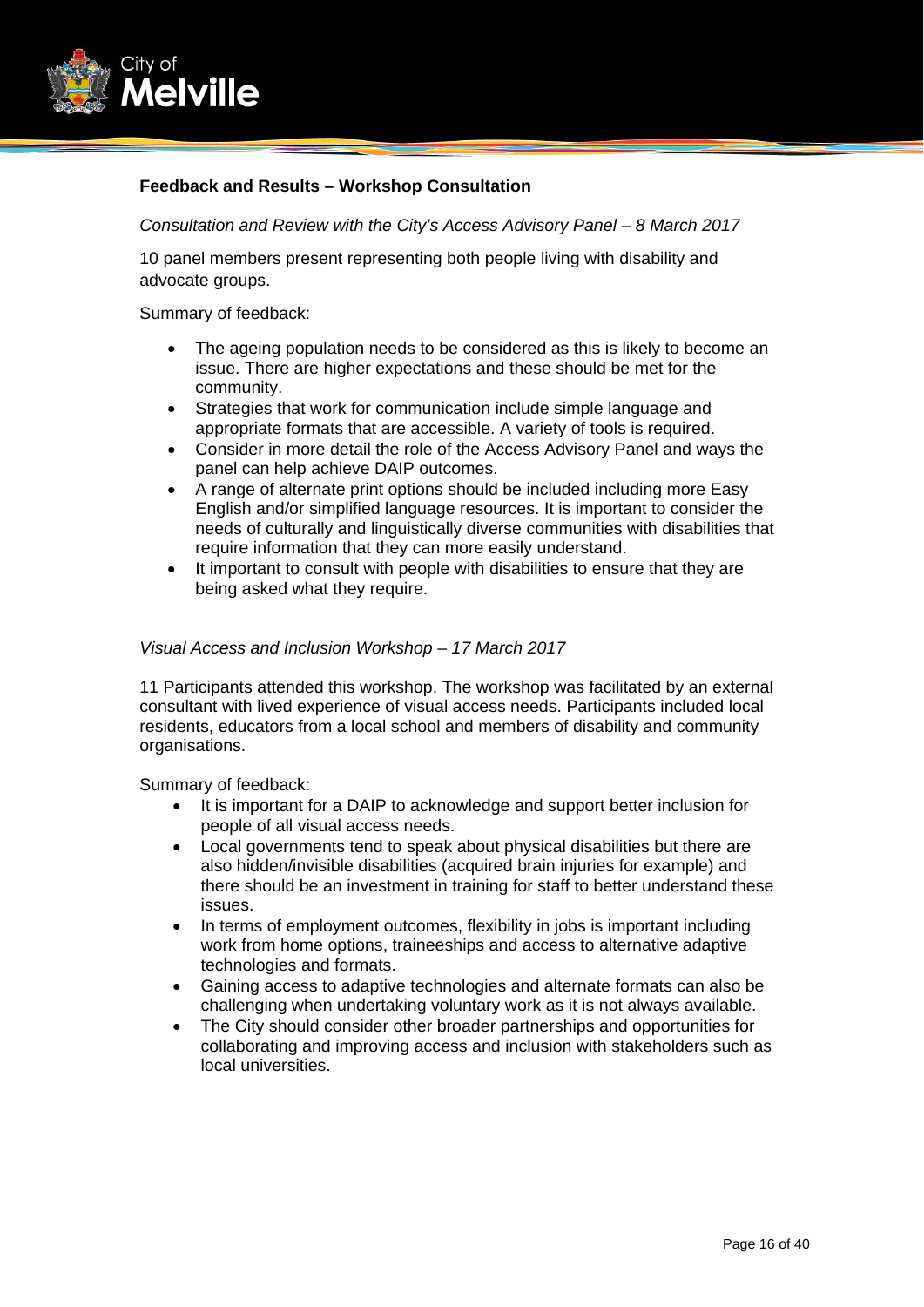

#### *Mental Health and Invisible Disabilities – 21 March 2017*

7 participants attended this workshop facilitated by an external consultant. Participants were of varied backgrounds and provided perspectives from both professional and lived experience. Members of the local community who identified as living with mental health were present.

Summary of feedback:

- Bring in people with expertise in mental health to review building and facility design to ensure equitable access.
- Invite groups and organisations with knowledge and experience on mental health to advise appropriately when the City is planning events.
- Libraries may wish to consider hosting guest speakers, forums, and making mental health a more prominent issue in the local community.
- The City should consider holding more events on specific areas i.e. mental health, ageing, disabilities to promote awareness.

#### *Culture, Disability and Aboriginal Communities - 24 March 2017*

4 participants attended this workshop which was facilitated by the City's Community Development Officer – Aboriginal Engagement. Participants were of varied backgrounds offering both lived experience and professional expertise in the issues affecting the local aboriginal community.

Summary of feedback:

- Literacy issues among local aboriginal communities coupled with cultural barriers and language means any information on disability access and programs needs to be clear and easy to understand.
- Building relationships face-to-face is the preferred method to communicate most effectively with the local community.
- There are currently challenges being faced by the local aboriginal community to fully accessing online resources. Alternative promotional methods should be considered when promoting disability access and inclusion information such as for example Nyoongar radio, information at community centres or directly by letterbox drop.

#### **Online Survey Results**

The overall feedback was a positive community satisfaction in disability access and inclusion in the City over the last 5 years. However, there were suggestions for further improvement. These included:

- More responsive customer service with information in alternative formats to be more readily available such as information in large print and braille for example.
- Increased accessible outdoor structures and wheelchairs particularly improved paths and access to more parts of the City's outdoor reserves and parks.
- A more responsive complaints process particularly with follow up on how feedback and suggestions have been taken into account.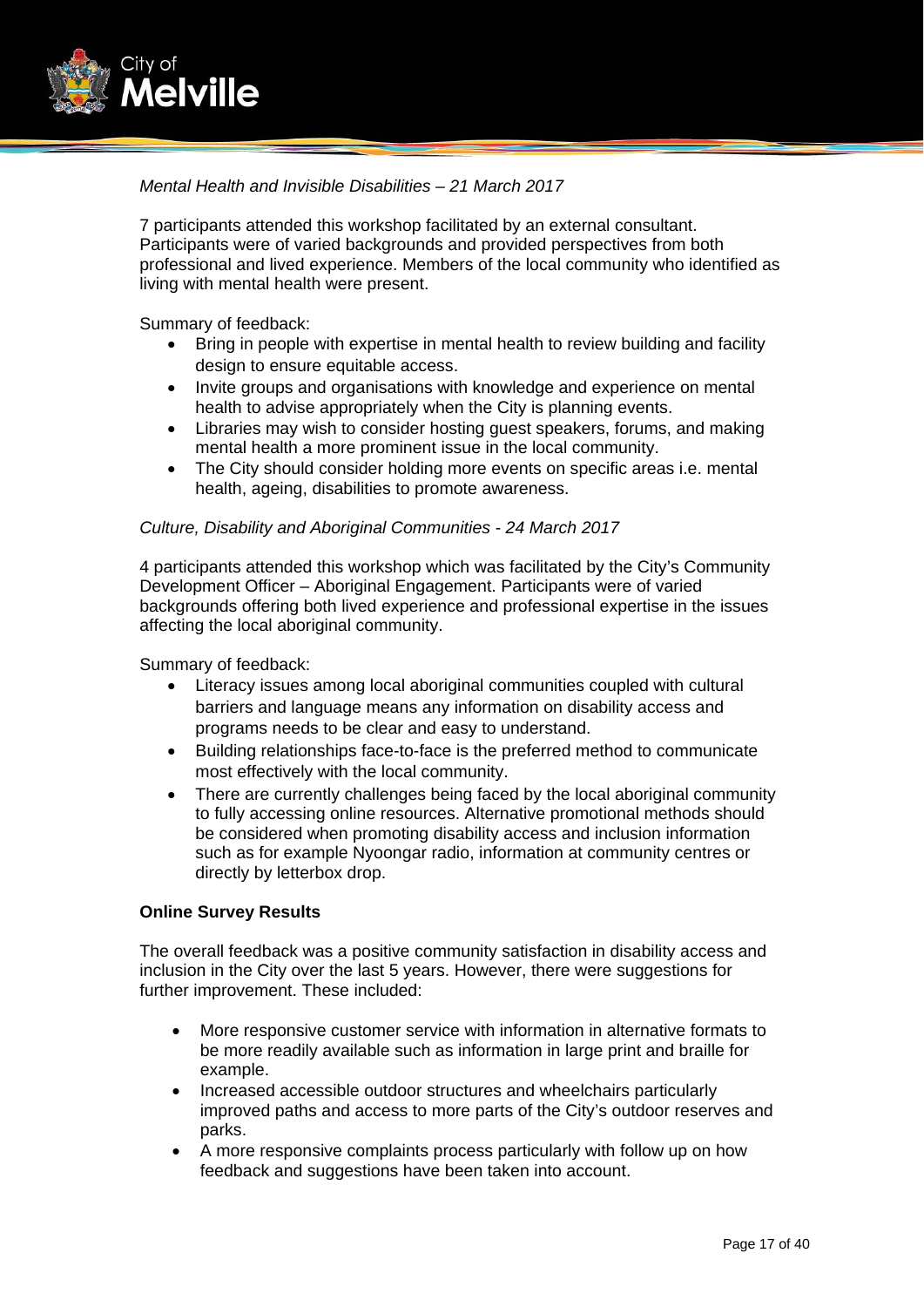

- Greater direct involvement and communication between people with disability and the City on strategic issues, activities and public meetings.
- The importance of our ageing population in Melville and the need to include and focus on this as well as disability (particularly the issues of dementia and physical access needs such as greater access to parking and transport).
- A continued focus on providing people with disability employment and traineeship opportunities at the City.
- Informing and educating the community about access and inclusion and social justice particularly working with local businesses.
- Ensuring all components of 'disability' are taken into account when planning strategies for better services including a focus on visual, hearing/interpreting access, mental health and other 'invisible disabilities'. Social issues such as barriers that may be faced by particular groups including people of different language/cultural backgrounds, local aboriginal communities, people on low incomes and homelessness were also raised as important matters to continue advocacy and awareness.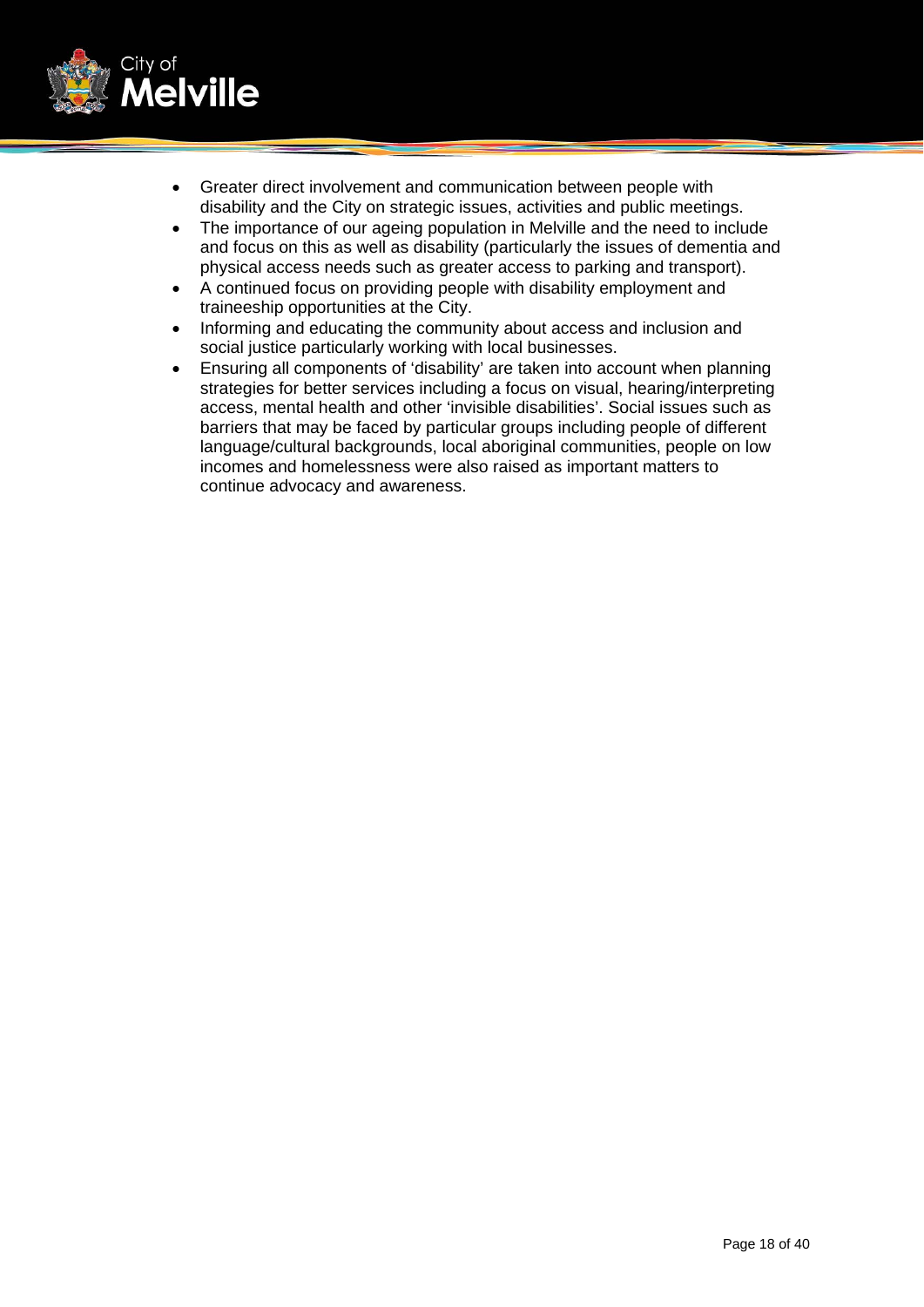

## **Strategies and Actions to Improve Access and Inclusion: 2017-2022**

The City of Melville has developed a detailed Implementation Plan that will be used to track the date of implementation and responsible officer against the following strategies and actions. This table will be used for the purposes of reporting progress each financial year as required under the Disability Services Act (1993) to the Disability Services Commission.

*7.1 DAIP Outcome 1: People with disability have the same opportunities as other people to access the services of, and any events organised by, the City of Melville.* 

| <b>Strategies</b>                                                                                                                                        | <b>Actions / Measures of Success</b>                                                                                                                                                                                                                                     | <b>Responsibility</b>   | <b>Timeframe</b>         | <b>Status</b> |
|----------------------------------------------------------------------------------------------------------------------------------------------------------|--------------------------------------------------------------------------------------------------------------------------------------------------------------------------------------------------------------------------------------------------------------------------|-------------------------|--------------------------|---------------|
| 1.1 Access and Inclusion are a<br>part of the way City of Melville<br>plans and evaluates events,<br>including festivals, meetings<br>and consultations. | A) Review the Accessible Events Checklist,<br>including the provision of temporary<br>accessible parking at all events, the provision<br>of Auslan and other interpreters as required<br>and the promotion of Act, Belong, Commit<br>each year for any relevant updates. | Social Justice Advocate | May<br>Annually          | <b>New</b>    |
|                                                                                                                                                          | B) Four public events will be 'spot checked'<br>for review and check regarding access and<br>inclusion requirements each year. Any<br>outcomes of these reviews will be used for<br>continuous improvement by the City.                                                  | Social Justice Advocate | Four reviews<br>Annually | <b>New</b>    |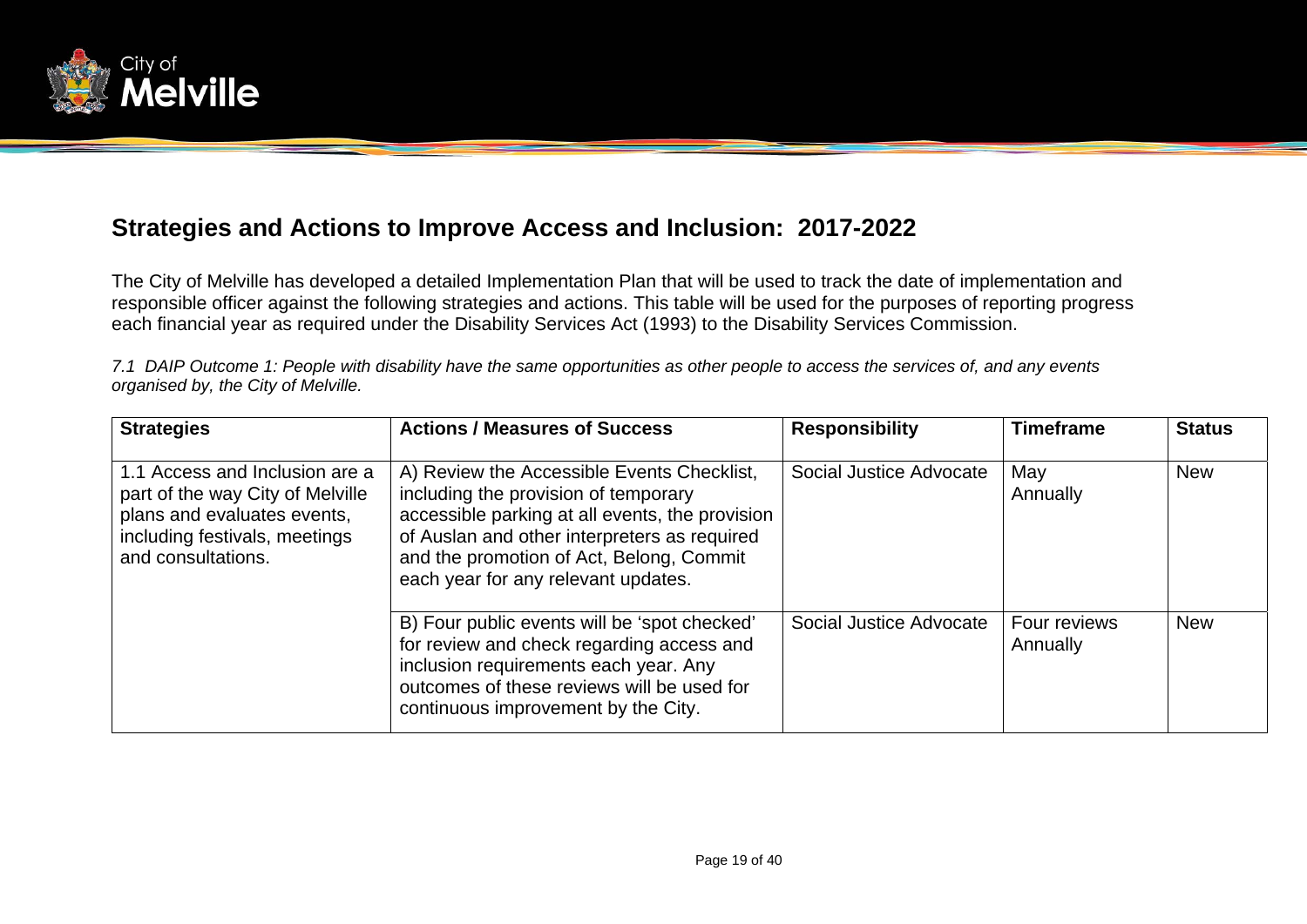

|                                                                                                                                                                                         | C) Provision of interpreting services such as<br>AUSLAN will be made available wherever<br>possible at major public events such at the<br><b>Point Walter Concert.</b>                                                                                                                                                                                                                   | <b>Community Events</b><br>Officer / Coordinator<br><b>Cultural Development</b>                                                               | Annually        | <b>New</b> |
|-----------------------------------------------------------------------------------------------------------------------------------------------------------------------------------------|------------------------------------------------------------------------------------------------------------------------------------------------------------------------------------------------------------------------------------------------------------------------------------------------------------------------------------------------------------------------------------------|-----------------------------------------------------------------------------------------------------------------------------------------------|-----------------|------------|
|                                                                                                                                                                                         | D) A separate 'social inclusion' budget will be<br>maintained and inclusion projects planned<br>accordingly each year in Cultural<br>Development.                                                                                                                                                                                                                                        | Coordinator/Cultural<br>Development                                                                                                           | Annually        | <b>New</b> |
|                                                                                                                                                                                         | D) All new staff are made aware of the tools<br>and supports available to anyone requesting<br>alternate formats or arrangements for<br>meetings and consultations through yearly<br>internal checklist updates and promotion via<br>tool box, team brief and through staff<br>presentations (for example - AUSLAN<br>interpreting, hearing loop or information in<br>alternate formats) | Social Justice Advocate                                                                                                                       | Jan<br>Annually | <b>New</b> |
| 1.2 Accessibility information to<br>be clearly communicated with<br>all marketing of City of Melville<br>events including festivals,<br>meetings and consultations<br>where applicable. | A) Internal staff will be trained and guidelines<br>produced to ensure all City of Melville events<br>will be actively marketed in print and through<br>social media as 'Accessible' and any relevant<br>accessible features will be advertised<br>including City of Melville community<br>languages.                                                                                    | Community events<br>Officer / Relevant City<br>of Melville Staff<br>organising events /<br><b>Coordinator Marketing</b><br>and Communications | 2017-2018       | Ongoing    |
| 1.4 External<br>agencies/communities to<br>consider Access and Inclusion                                                                                                                | A) Ensure the Accessible Events checklist<br>information sent out as part of the Events<br>Package is reviewed each year for any                                                                                                                                                                                                                                                         | Social Justice Advocate<br>/ Booking and Events<br>Officer                                                                                    | Annually        | <b>New</b> |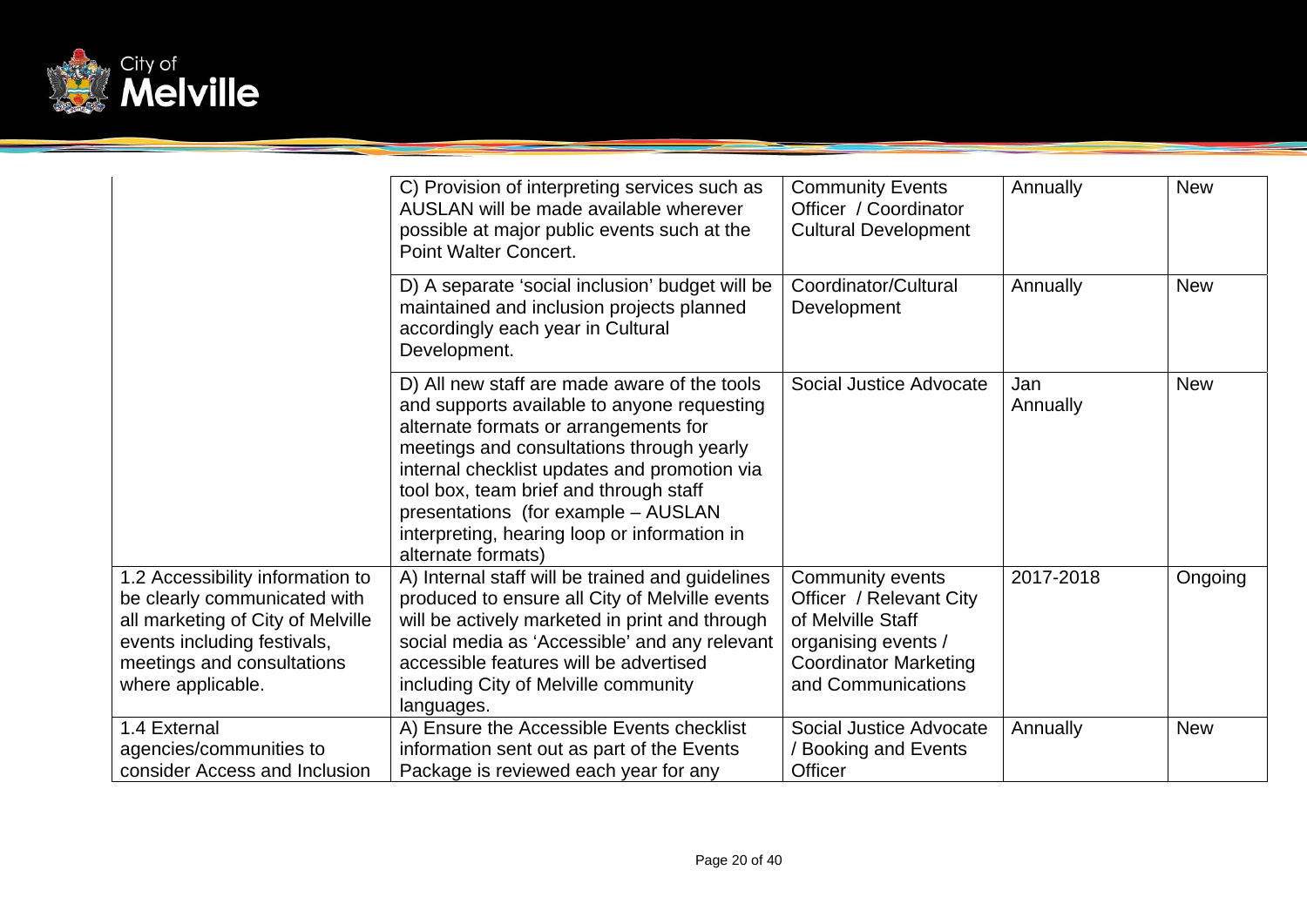

| in the planning of events and<br>services in the City of Melville.              | relevant updates.                                                                                                                                                                                                                                               |                                                                                        |                      |         |
|---------------------------------------------------------------------------------|-----------------------------------------------------------------------------------------------------------------------------------------------------------------------------------------------------------------------------------------------------------------|----------------------------------------------------------------------------------------|----------------------|---------|
|                                                                                 | B) Provide all recipients of the Community<br>Partnership Funding with a list of ways to<br>improve access and inclusion including how<br>to hold an accessible event as an ongoing<br>action. Ensure that this process is<br>continuously reviewed.            | <b>Coordinator Customer</b><br><b>Relations</b>                                        | November<br>Annually | Ongoing |
|                                                                                 | C) Ensure all recipients of Community<br>Partnership Funding complete a<br>questionnaire regarding how they are<br>consistent with the City of Melville's Disability<br>Access and Inclusion Plan (DAIP). Ensure<br>that this process is continuously reviewed. | <b>Coordinator Customer</b><br><b>Relations</b>                                        | November<br>Annually | Ongoing |
|                                                                                 | D) A comprehensive list of special needs<br>groups within the community is included with<br>the City's emergency contact information and<br><b>Local Emergency Management</b><br>Arrangements. This will be reviewed for any<br>relevant updates each year.     | Social Justice Advocate<br>/ Coordinator<br>Neighbourhood Amenity<br>(Ranger Services) | May<br>Annually      | Ongoing |
| 1.5 Ensure up to date<br>information and clear<br>communication of services and | A) Update the City's Access and Inclusion<br>Directory yearly and advertise and promote<br>that it is available in alternate formats.                                                                                                                           | Social Justice Advocate                                                                | November<br>Annually | Ongoing |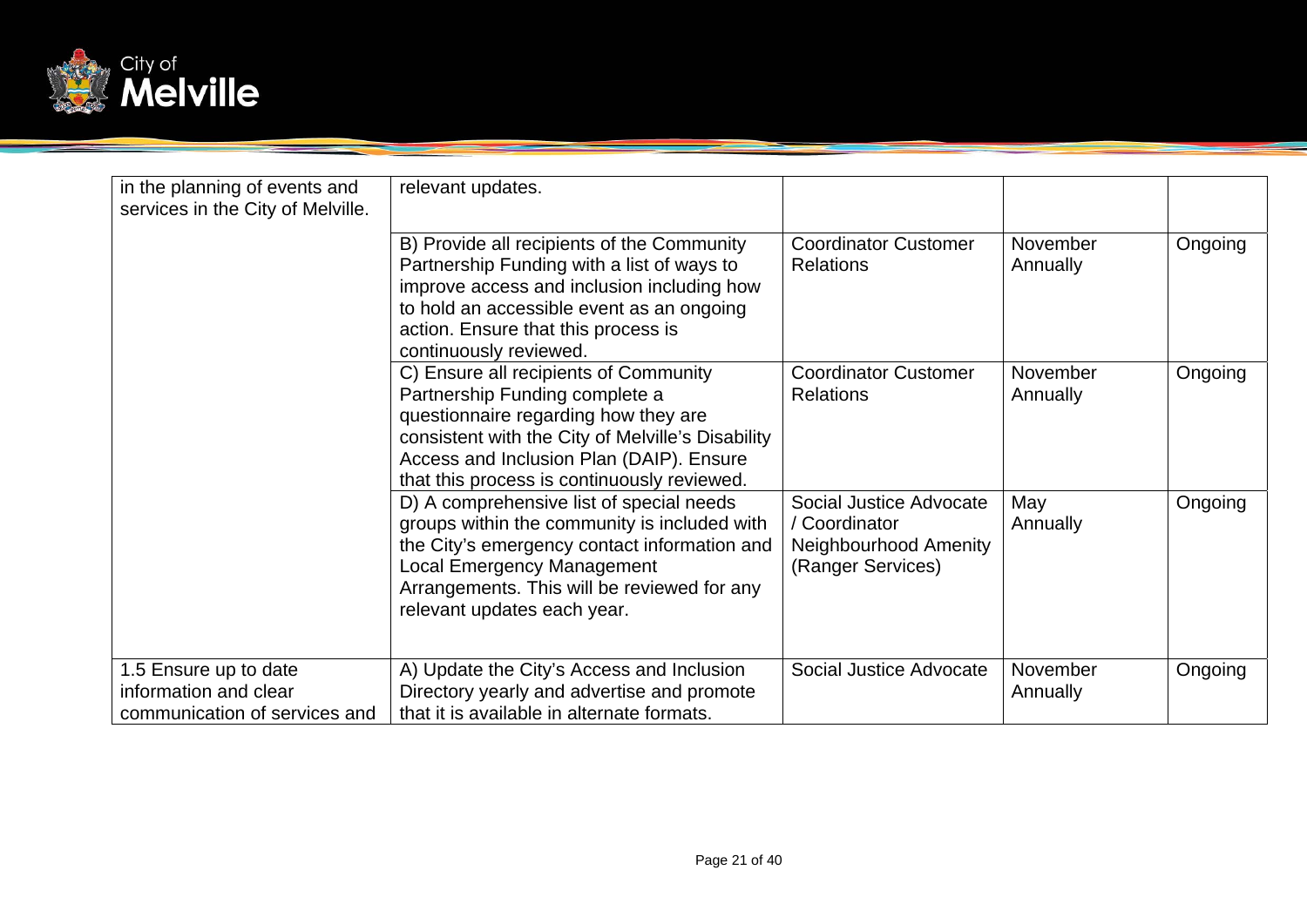

| events                                                                                                                                                    | B) Maintain accurate information on the<br>City's website and on the City's Melville Talks<br>community website that helps residents<br>connect online that includes information on<br>Access and Inclusion such as the State<br>Government Access Guidelines. | Social Justice Advocate                                             | November<br>Annually                                           | Ongoing    |
|-----------------------------------------------------------------------------------------------------------------------------------------------------------|----------------------------------------------------------------------------------------------------------------------------------------------------------------------------------------------------------------------------------------------------------------|---------------------------------------------------------------------|----------------------------------------------------------------|------------|
|                                                                                                                                                           | C) Continue to promote and maintain<br>database of subscribers to the Accessible<br>Inclusive Melville e-news. Complete an<br>evaluation of effectiveness each year.                                                                                           | Social Justice Advocate                                             | 2017-2018<br>November<br>Annually<br>(complete)<br>evaluation) | <b>New</b> |
| 1.6 Community members are<br>aware of interpreting supports<br>and national relay service<br>options when communicating<br>with Customer Service or staff | A) Staff in a Customer Service role are<br>trained and supported in promoting and using<br>interpreters and the National Relay Service<br>(NRS) when providing services to the<br>community both face-to-face and over the<br>telephone.                       | Social Justice Advocate<br>/ Customer Service<br><b>Team Leader</b> | January<br>Annually                                            | Ongoing    |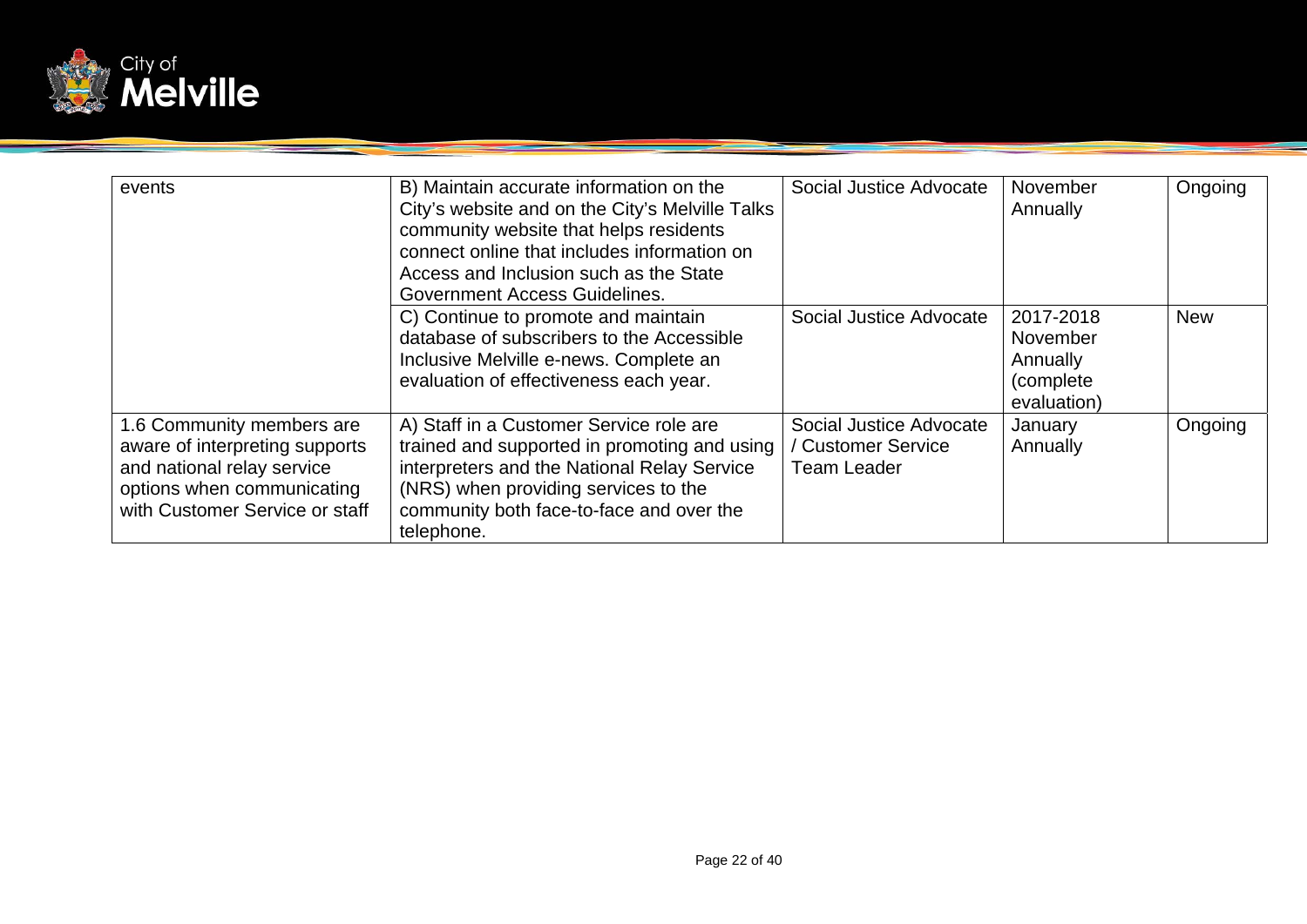

*7.2 DAIP Outcome 2 - People with disability have the same opportunities as other people to access the buildings and other facilities of the City of Melville.* 

| <b>Strategies</b>                                                                                                                             | <b>Actions/ Measures of Success</b>                                                                                                                                                                                                                                                                                                                                                    | <b>Responsibility</b>                                                        | <b>Timeframe</b>                                                          | <b>Status</b> |
|-----------------------------------------------------------------------------------------------------------------------------------------------|----------------------------------------------------------------------------------------------------------------------------------------------------------------------------------------------------------------------------------------------------------------------------------------------------------------------------------------------------------------------------------------|------------------------------------------------------------------------------|---------------------------------------------------------------------------|---------------|
| 2.1 Infrastructure Planning<br>and refurbishment of<br><b>Buildings and Facilities to</b><br>incorporate access and<br>inclusion requirements | B) The Emergency Evacuation Plan<br>developed by the City includes safeguards<br>and management of people with disabilities<br>on all levels of the Civic Centre building. This<br>forms the basis of internal training and will be<br>reviewed yearly for any updates.                                                                                                                | Workplace Health &<br><b>Safety Coordinator</b>                              | June<br>Annually                                                          | <b>New</b>    |
|                                                                                                                                               | C) Accessible upgrades to toilets at public<br>parks, reserves and buildings to be<br>undertaken each year in accordance with<br>business planning schedules and any<br>identified community feedback. This includes<br>actively looking for grants or other project<br>supports to facilitate additional accessible<br>infrastructure such as 'changing places' or<br>other upgrades. | Social Justice Advocate/<br><b>Building Services</b><br>Coordinator          | 2018-2019<br>(new grant<br>applications)<br>2020-2022<br>(implementation) | Ongoing       |
|                                                                                                                                               | D) A Disability Access Consultant is engaged<br>for significant infrastructure planning and<br>refurbishment of buildings. The Access<br>Advisory Panel is utilised and promoted to<br>staff to obtain feedback.                                                                                                                                                                       | <b>Manager Strategic</b><br>Planning /<br><b>Manager Asset</b><br>Management | As required                                                               | Ongoing       |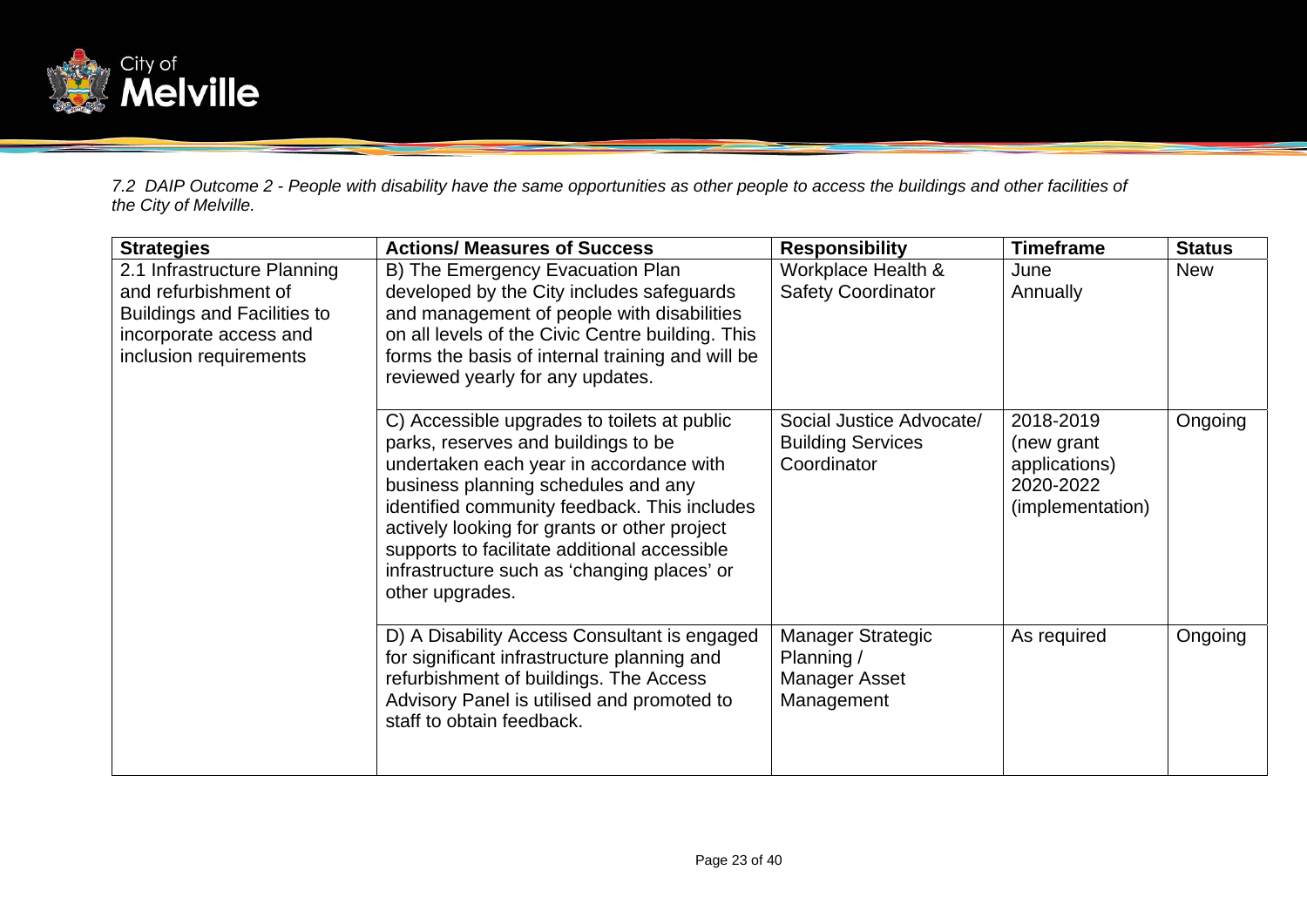

|                                                                                                                                                                             | G) Annual Budget allocation of \$30 000 will<br>be applied each year for access upgrades<br>through the DAIP.                                                                                                                                                       | Facilities/Asset<br>Coordinator                                                                                                                                  | <b>Annually</b><br>(in accordance<br>with internal<br>budget cycles)                                                          | Ongoing    |
|-----------------------------------------------------------------------------------------------------------------------------------------------------------------------------|---------------------------------------------------------------------------------------------------------------------------------------------------------------------------------------------------------------------------------------------------------------------|------------------------------------------------------------------------------------------------------------------------------------------------------------------|-------------------------------------------------------------------------------------------------------------------------------|------------|
| 2.2 Continuous Improvement<br>of external infrastructure<br>including, pathways, access<br>ways, parking, transport,<br>playgrounds, streetscapes<br>and public open spaces | A) As part of the Capital Works programme<br>accessibility will be considered during<br>development and upgrade of public open<br>space including the infrastructure within those<br>spaces.                                                                        | Manager Parks and<br>Environment                                                                                                                                 | As required                                                                                                                   | <b>New</b> |
|                                                                                                                                                                             | B) Update the evaluation process to raise the<br>priority of accessibility issues, both direct and<br>indirect, in the new footpath development<br>process and access ways.                                                                                         | <b>Asset Management</b><br>Coordinator                                                                                                                           | Dec 2018<br>Annually<br>reviewed                                                                                              | <b>New</b> |
|                                                                                                                                                                             | C) The 'Capital Works Forward' plan will be<br>used to plan upgrades and address any<br>accessibility issues identified in customer<br>requests.                                                                                                                    | <b>Asset Management</b><br>Coordinator                                                                                                                           | 2017-2019                                                                                                                     | Ongoing    |
|                                                                                                                                                                             | D) Staff in specific service areas to<br>participate, where identified, in specific<br>disability related training that covers current<br>legislation and best practice. Social Justice<br>Advocate to recommend available training<br>courses/resources each year. | <b>Manager Statutory</b><br>Planning / Manager<br><b>Strategic Urban Planning</b><br>/ Manager Asset<br>Management / Manager<br><b>Natural Areas &amp; Parks</b> | Training to be<br>completed as<br>required. Social<br><b>Justice Advocate</b><br>to recommend<br>courses/resource<br>annually | Ongoing    |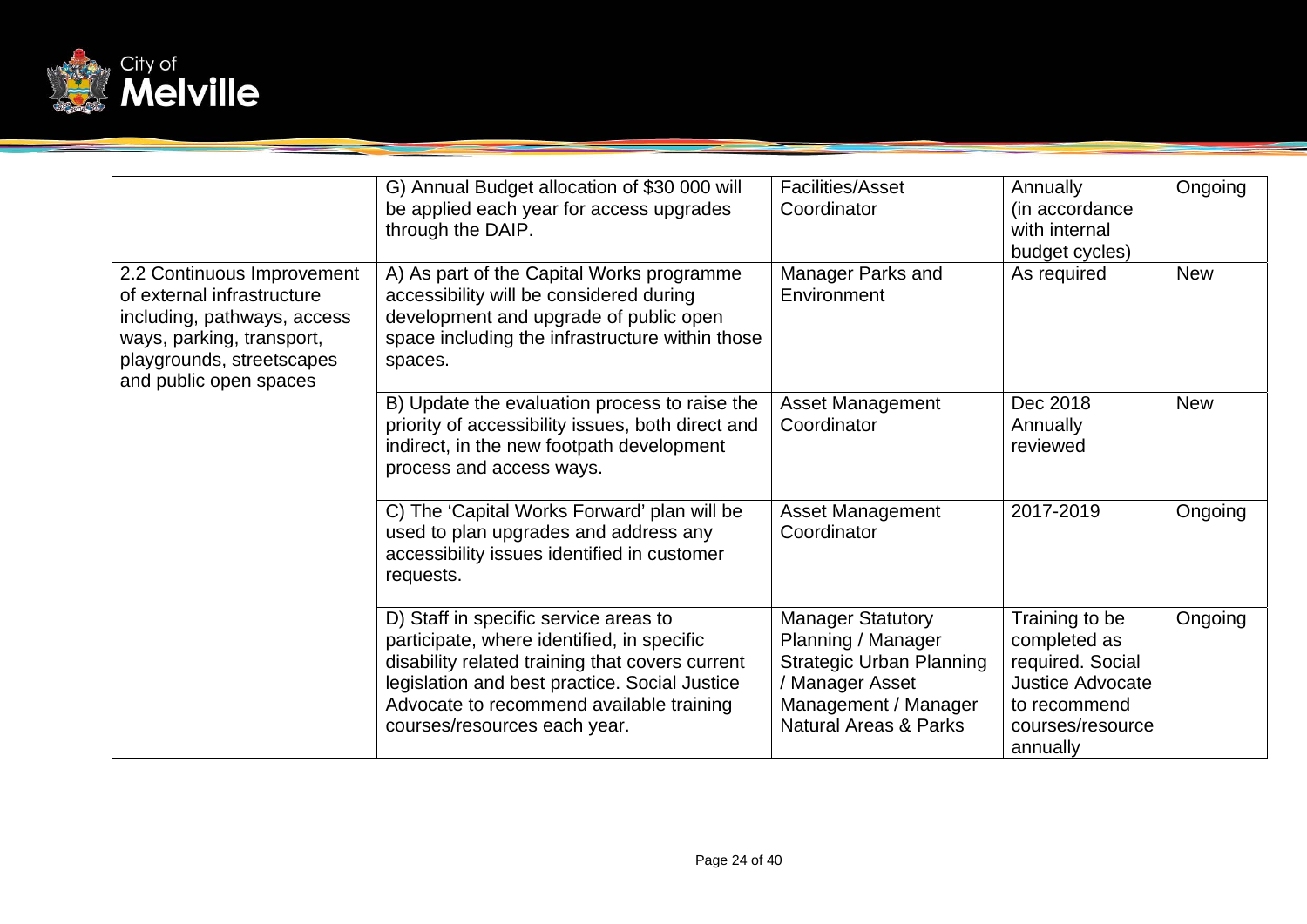

| 2.3 Updated information is<br>available to residents about<br>the accessibility of buildings,<br>facilities, parks and<br>playgrounds.       | A) Ensure that City of Melville Website and<br>Your Welcome Website are updated with<br>access upgrades and developments on an<br>annual basis.                                                                                    | Social Justice Advocate                       | <b>Bi-Annually</b>     | <b>New</b> |
|----------------------------------------------------------------------------------------------------------------------------------------------|------------------------------------------------------------------------------------------------------------------------------------------------------------------------------------------------------------------------------------|-----------------------------------------------|------------------------|------------|
|                                                                                                                                              | B) Access upgrades to be promoted through<br>the Mosaic, media releases and Melville<br>Talks.                                                                                                                                     | Social Justice Advocate                       | <b>Nov</b><br>Annually | Ongoing    |
| 2.4 Recreation Centres to<br>provide activities, programs<br>and equipment that is<br>accessible and inclusive.                              | A) Sports programs at the Recreation<br>Centres have an element of disability access<br>and cater for a variety of abilities.                                                                                                      | <b>Leisure Facilities</b><br>Coordinator      | Annually               | <b>New</b> |
|                                                                                                                                              | B) Maintain and provide accessible features<br>and equipment e.g. wheelchairs, accessible<br>parking and change facilities.                                                                                                        | Leisure Facilities<br>Coordinator             | Annually               | Ongoing    |
|                                                                                                                                              | C) The Activelink program is to be<br>coordinated and promoted to eligible<br>residents to encourage greater participation<br>in sport, recreational and other activities. The<br>program is reviewed each year.                   | Social Justice Advocate                       | May<br>Annually        | Ongoing    |
| 2.5 Libraries and museums<br>equipment and stock include<br>accessible technology and<br>materials e.g. larger font/<br>captions/ subtitles. | A) Library services to continue to grow its<br>alternative format resources such as Large<br>Print and Talking Book collections and build<br>working relationships with organisations such<br>as Visability and the State Library. | <b>Coordinator Library</b><br><b>Services</b> | 2017-2019              | Ongoing    |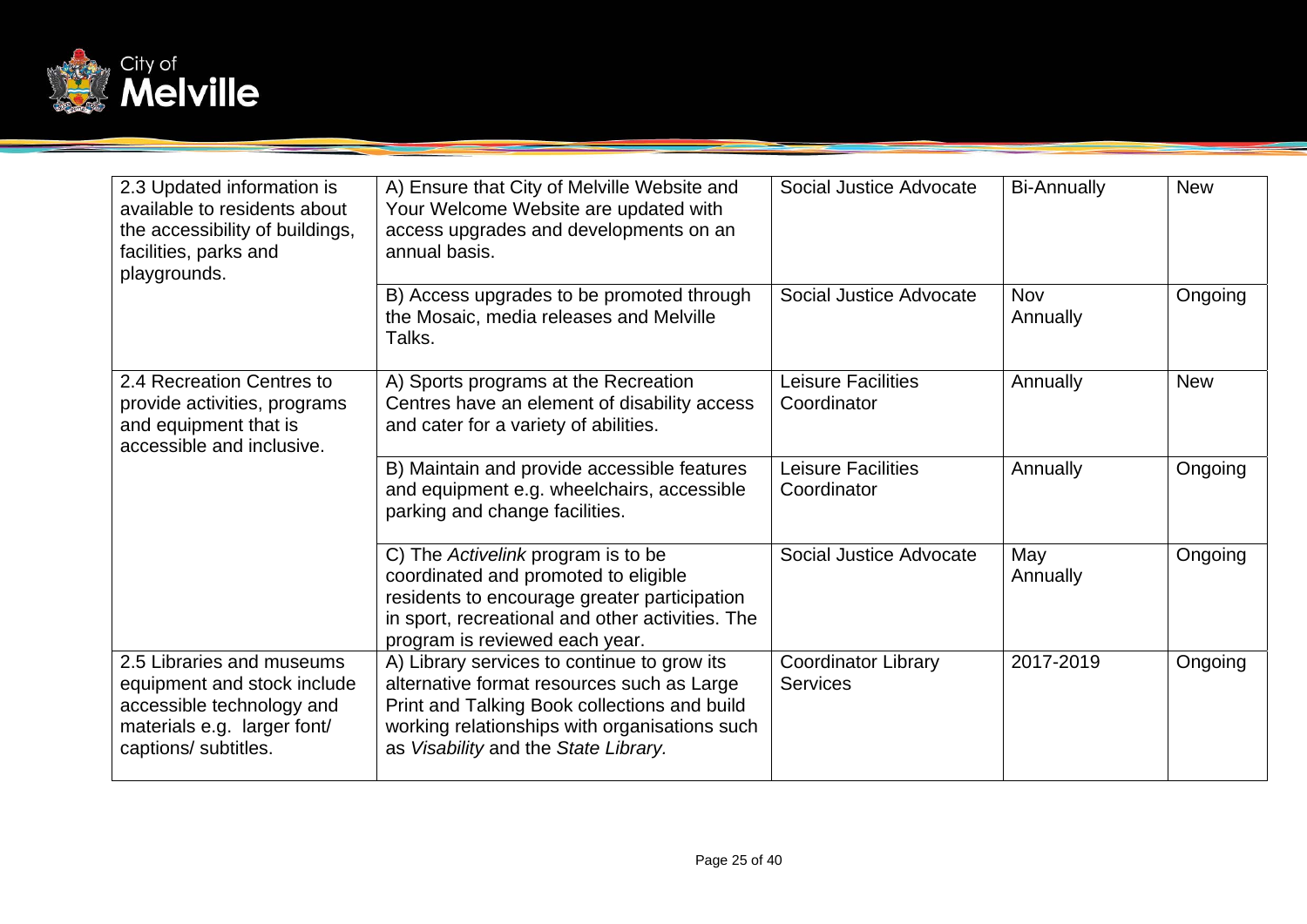

| B) Libraries to investigate ways of providing<br>current technology and/or programs or<br>services to assist people with disabilities,<br>particularly vision impairments, and train staff<br>to support and promote use. | Learning & Outreach<br>Librarian / Coordinator<br><b>Library Services</b>                         | 2017-2019                         | Ongoing    |
|---------------------------------------------------------------------------------------------------------------------------------------------------------------------------------------------------------------------------|---------------------------------------------------------------------------------------------------|-----------------------------------|------------|
| C) New library and museum infrastructure<br>and layout will take community access and<br>inclusion requirements and feedback into<br>account in planning and design.                                                      | <b>Coordinator Library</b><br><b>Services</b>                                                     | 2017-2019                         | Ongoing    |
| D) Staff to participate in specific disability<br>related training that covers current legislation<br>and best practice.                                                                                                  | <b>Coordinator Library</b><br>Services / Coordinator<br><b>Cultural Development</b>               | August -<br>September<br>Annually | Ongoing    |
| E) Libraries to investigate ways to further<br>engage and involve 'isolated and<br>housebound' library users.                                                                                                             | <b>Coordinator Cultural</b><br>Development /<br><b>Community Development</b><br>Officer - Seniors | <b>June 2019</b>                  | <b>New</b> |
| F) Healthcote Cultural Precinct to develop<br>precinct programs and tours each year for<br>people living with dementia in collaboration<br>with Centre for Attitudinal Healing.                                           | <b>Coordinator Cultural</b><br>Development                                                        | 2017-2019                         | Ongoing    |
| G) Cultural Services to investigate<br>opportunities for events and family activities<br>that are 'autism' friendly for children and                                                                                      | <b>Coordinator Cultural</b><br>Development                                                        | 2018-2020                         | <b>New</b> |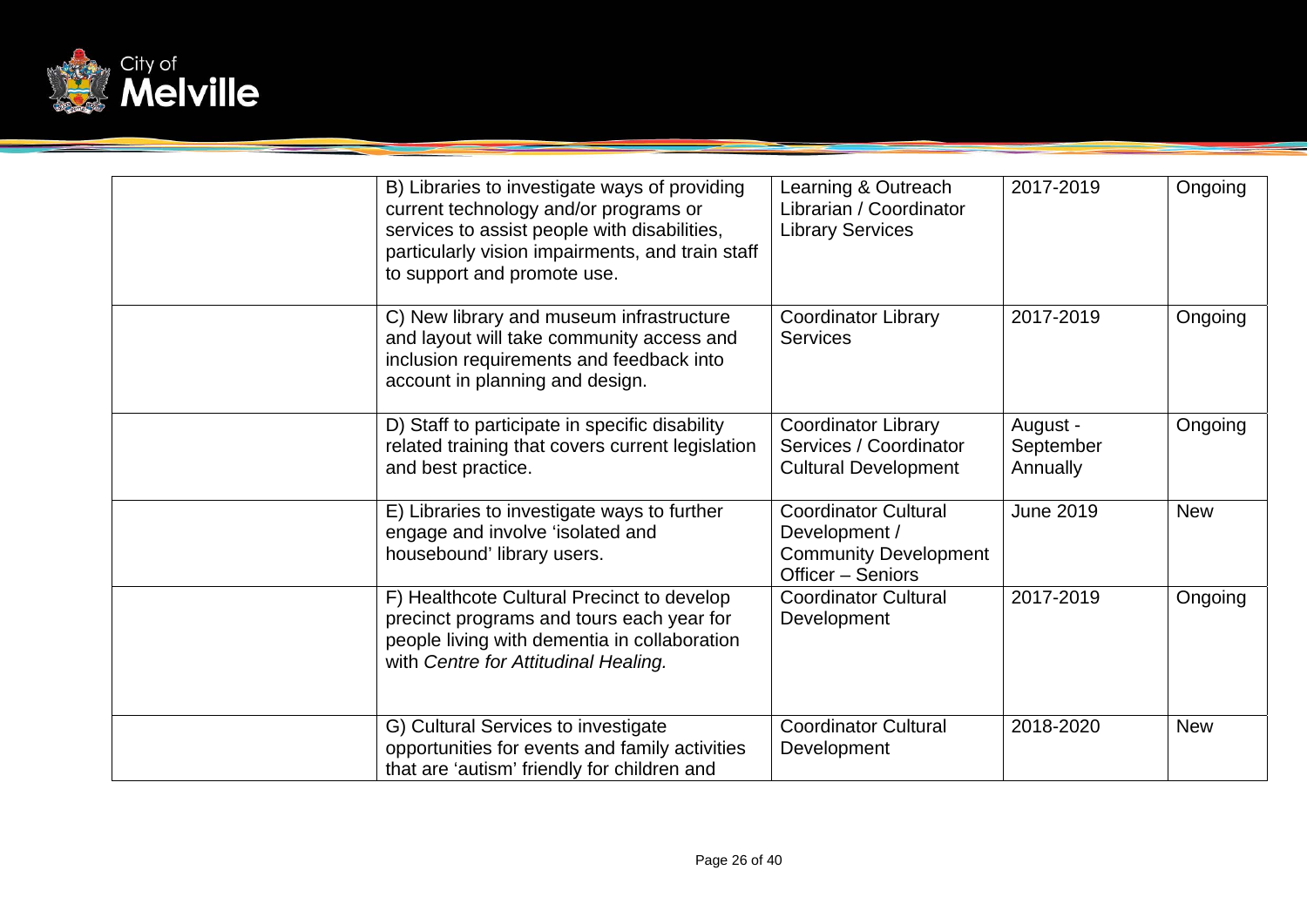

|                                                                                                                                                                                      | families. Programs will be planned and<br>reviewed annually.                                                                                                                                                                                        |                         |                |            |
|--------------------------------------------------------------------------------------------------------------------------------------------------------------------------------------|-----------------------------------------------------------------------------------------------------------------------------------------------------------------------------------------------------------------------------------------------------|-------------------------|----------------|------------|
| 2.6 City of Melville<br>sites/buildings/outdoor<br>spaces will be pro-actively<br>and regularly inspected for<br>access and inclusion issues<br>and for opportunities to<br>improve. | A) City of Melville sites/buildings/outdoor<br>spaces will be inspected in accordance with a<br>planned schedule (or if identified in feedback<br>or complaint) at least every 2 months to<br>proactively check and report on any access<br>issues. | Social Justice Advocate | Every 2 months | <b>New</b> |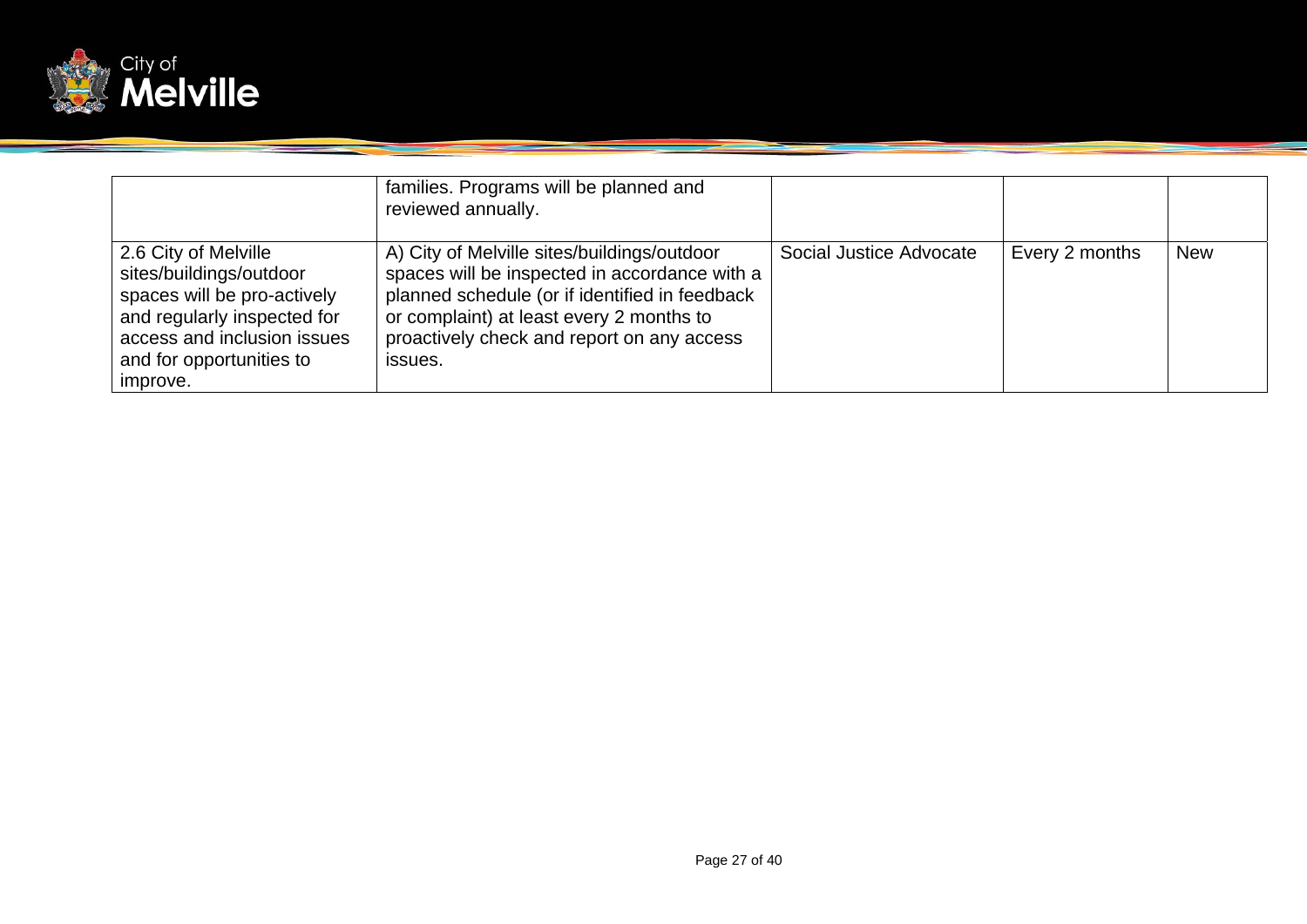

*7.3 DAIP Outcome 3 - People with disability receive information from the City of Melville in a format that will enable them to access the information as readily as other people are able to access it.* 

| <b>Strategies</b>                                       | <b>Actions / Measures of Success</b>                                                                                                                                                                                                                                                                                                                                                       | <b>Responsibility</b>                                                    | <b>Timeframe</b>                            | <b>Status</b> |
|---------------------------------------------------------|--------------------------------------------------------------------------------------------------------------------------------------------------------------------------------------------------------------------------------------------------------------------------------------------------------------------------------------------------------------------------------------------|--------------------------------------------------------------------------|---------------------------------------------|---------------|
| 3.1 Information is available in<br>alternative formats. | A) "Available in alternative formats" is included<br>on marketing and other external<br>communications. Social Justice Advocate to<br>develop guidelines for staff use.                                                                                                                                                                                                                    | Marketing &<br>Communications<br>Coordinator                             | 2017-2018                                   | Ongoing       |
|                                                         | B) Melville Talks is the City's new community<br>engagement website. This website contains a<br>specific section on Accessibility and Inclusion<br>and people can elect to receive information<br>specifically on this topic (with capacity for mail<br>out to people who have indicated an interest in<br>this topic). Content and information to be<br>reviewed and updated bi-annually. | Social Justice<br>Advocate /<br>Stakeholder<br>Engagement<br>Coordinator | November<br>and March<br><b>Bi-Annually</b> | <b>New</b>    |
|                                                         | B) Produce large font and accessible<br>information for seniors as part of Melville's<br>Age-Friendly initiatives and review materials<br>each year for improvement and conversion.                                                                                                                                                                                                        | Social Justice<br>Advocate / CDO -<br><b>Seniors</b>                     | November<br>Annually                        | <b>New</b>    |
|                                                         | C) Investigate alternate technologies and<br>formats and complete one project/publication<br>conversion each year to raise community<br>awareness and increase staff education on<br>accessible formats (eg. Braille, easy English)                                                                                                                                                        | <b>Social Justice</b><br>Advocate                                        | August<br>Annually                          | <b>New</b>    |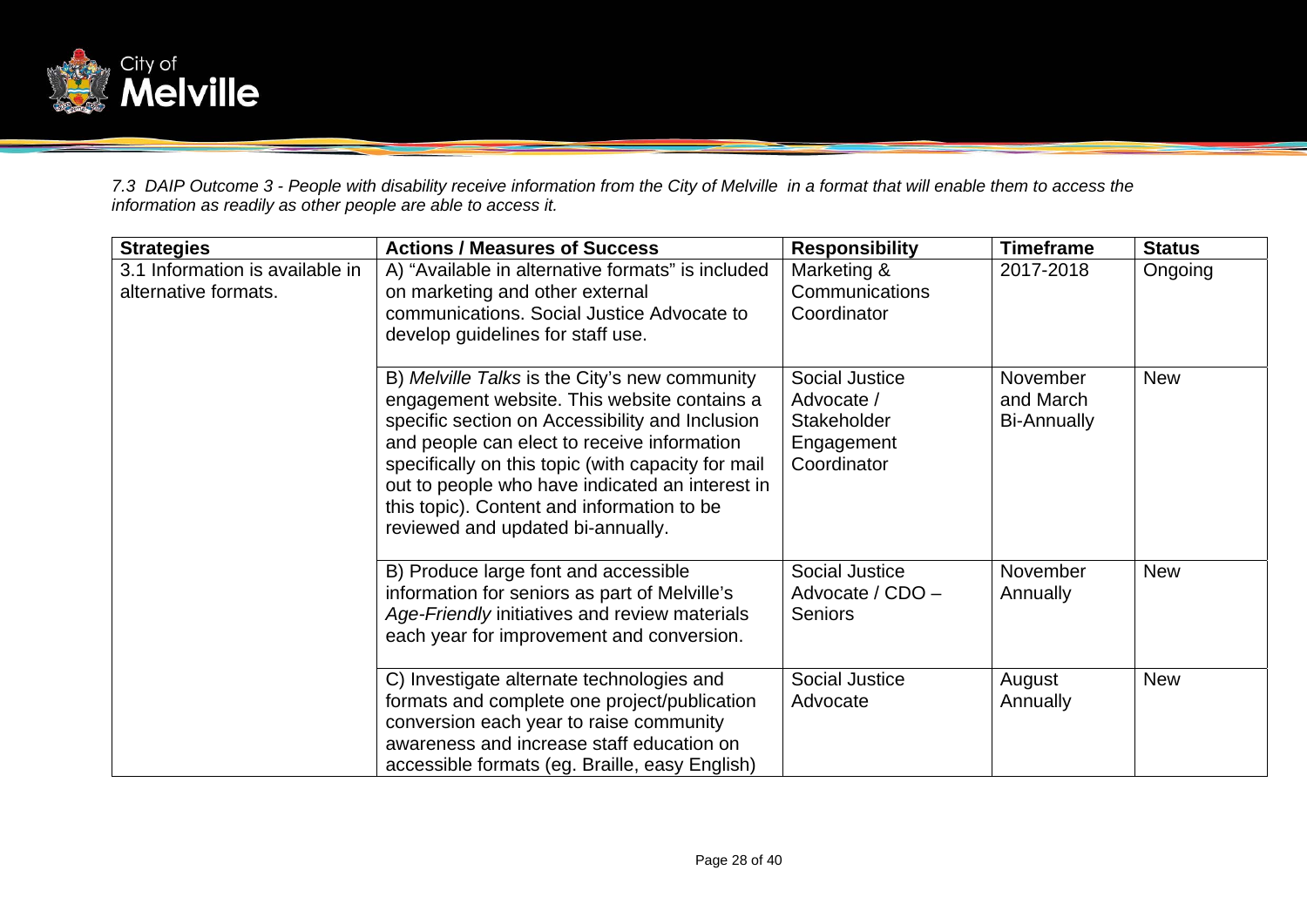

| 3.2 Continuous improvement<br>to the accessibility of the City<br>of Melville website and<br>documents. | A) The City uses appropriate certified and<br>tested versions of corporate software<br>applications including Windows and Microsoft<br>Office. Reviews of the website experience<br>occur on a regular basis and updates are<br>included in the annual business planning<br>processes specifically to ensure improvements<br>to accessibility and usability for both staff and<br>customers of the City. | Manager, Information<br>and Communication<br>Technology                        | Annually                             | Ongoing    |
|---------------------------------------------------------------------------------------------------------|----------------------------------------------------------------------------------------------------------------------------------------------------------------------------------------------------------------------------------------------------------------------------------------------------------------------------------------------------------------------------------------------------------|--------------------------------------------------------------------------------|--------------------------------------|------------|
|                                                                                                         | B) A new website is being created and<br>upgrades are in line with appropriate W3C<br>WCAG 2.0 International Standards. A review<br>of the current site's accessibility has been<br>carried out and any further feedback from the<br>community on accessibility will be reviewed<br>each year.                                                                                                           | Manager, Information<br>and Communication<br>Technology                        | Sept 2017<br>Review 2018<br>Annually | <b>New</b> |
|                                                                                                         | C) City of Melville staff will be trained on<br>accessibility and creating accessible online<br>content.                                                                                                                                                                                                                                                                                                 | Digital<br>Communications<br>Advisor                                           | Annually                             | <b>New</b> |
| 3.3 Marketing is consistent<br>with accessibility standards<br>for information.                         | A) That the City of Melville Style Guide is to be<br>consistent with best practice in accessible<br>information and this guide will be reviewed<br>each year for any relevant updates.                                                                                                                                                                                                                   | Social Justice<br>Advocate /<br>Marketing and<br>Communications<br>Coordinator | <b>Dec</b><br>Annually               | <b>New</b> |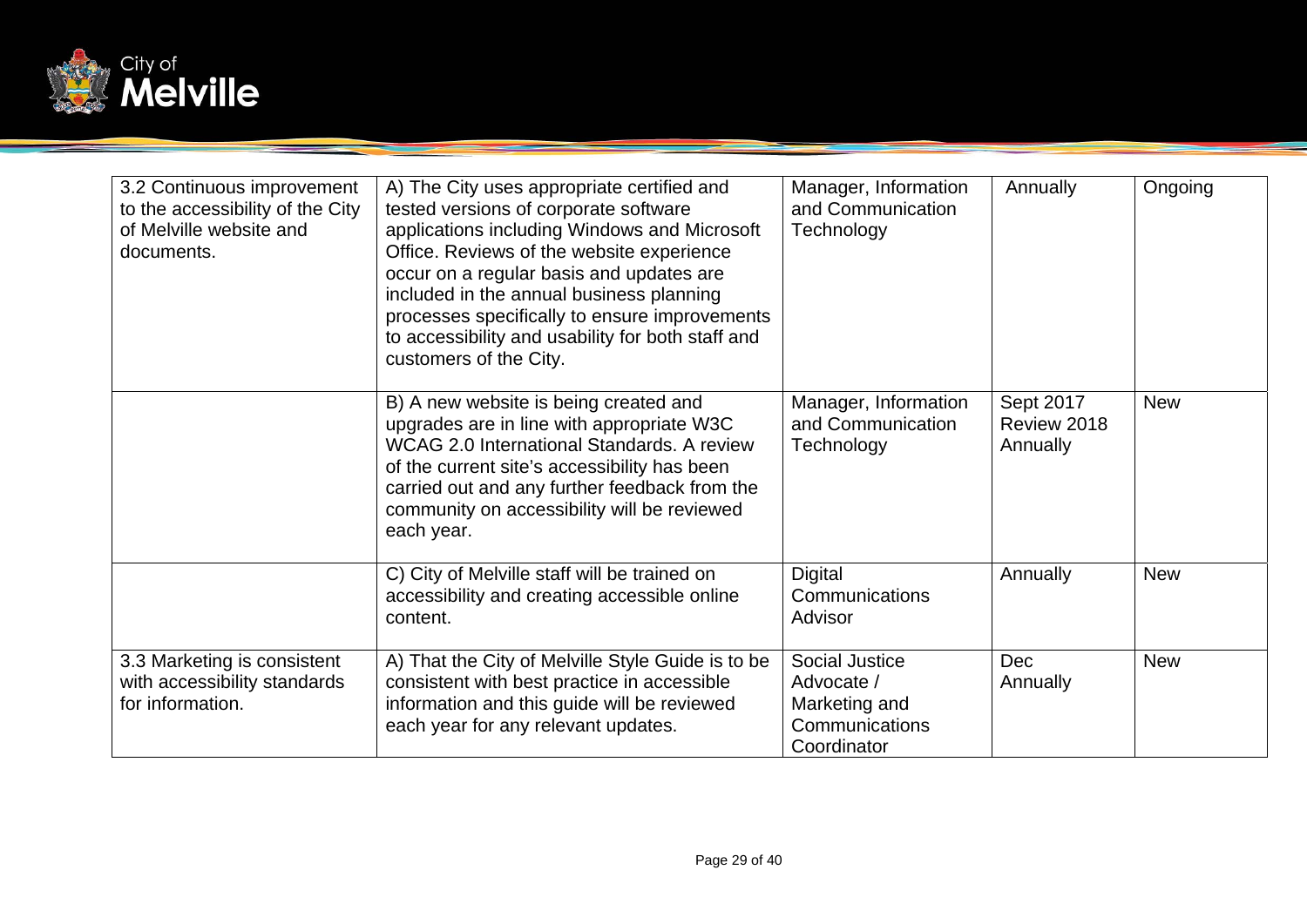

| 3.4 Staff are trained in<br>alternative communication<br>strategies. | A) The Customer Service Guide refers<br>specifically to accessibility and inclusion for all<br>customers and the Customer Service Level 2<br>training for staff covers accessible<br>communication strategies including information<br>on using interpreters and the National Relay<br>Service. This content will be reviewed and<br>updated as relevant annually. | Social Justice<br>Advocate /<br><b>Customer Relations</b><br>Coordinator | <b>Dec</b><br>Annually       | <b>New</b> |
|----------------------------------------------------------------------|--------------------------------------------------------------------------------------------------------------------------------------------------------------------------------------------------------------------------------------------------------------------------------------------------------------------------------------------------------------------|--------------------------------------------------------------------------|------------------------------|------------|
|                                                                      | B) An internal guide is produced to assist staff<br>where a request for alternative formats or<br>communication is made by a customer. The<br>guide will be reviewed each year for relevant<br>updates and made available on the staff<br>intranet.                                                                                                                | <b>Social Justice</b><br>Advocate                                        | <b>June 2018</b><br>Annually | <b>New</b> |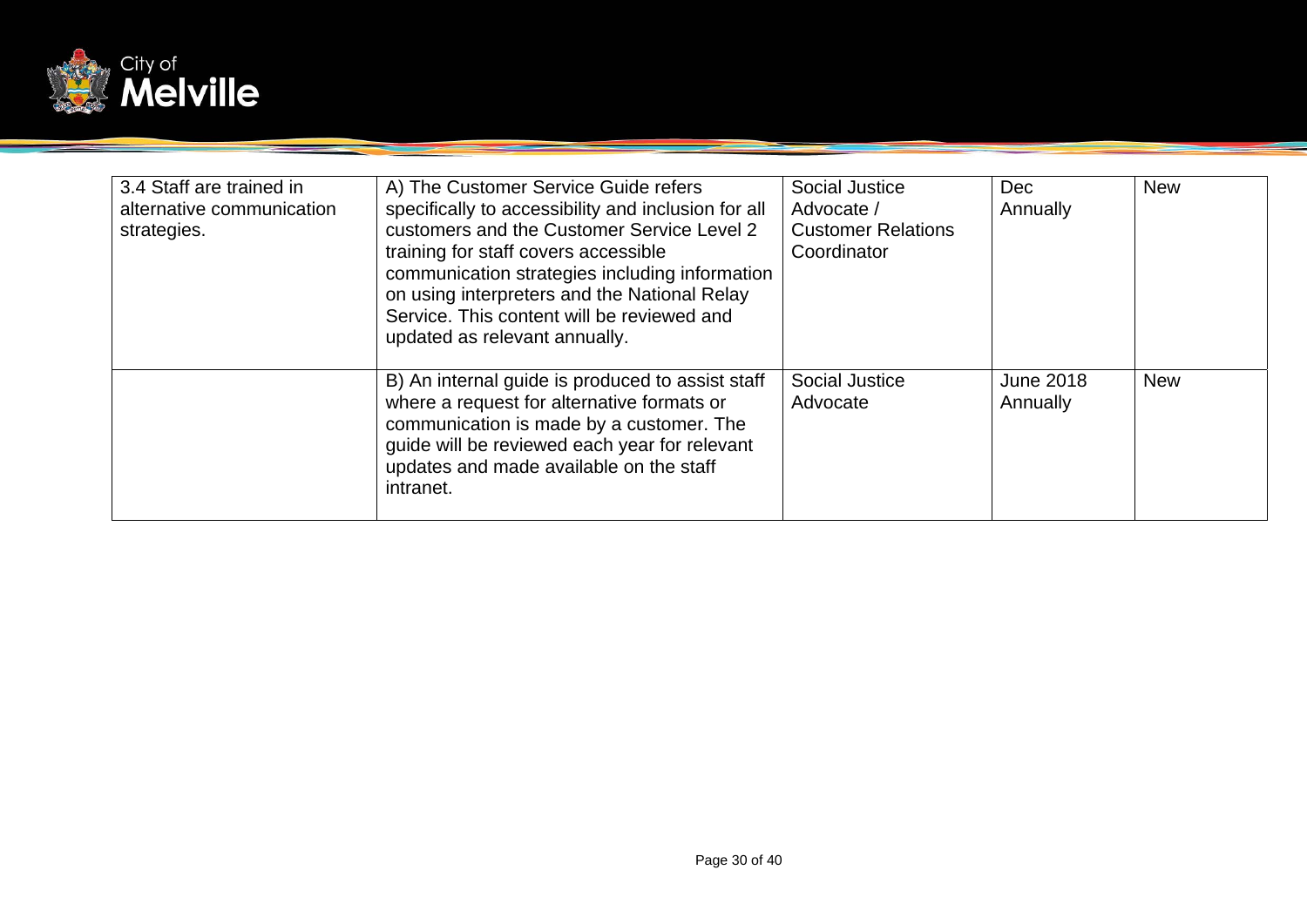

*7.4 DAIP OUTCOME 4 - People with disability receive the same level and quality of service from the staff of the City of Melville as other people receive from the staff of the City of Melville.* 

| <b>Strategies</b>                                                                           | <b>Actions / Measures of Success</b>                                                                                                                                                                                                                   | <b>Responsibility</b>   | <b>Timeframe</b>                       | <b>Status</b> |
|---------------------------------------------------------------------------------------------|--------------------------------------------------------------------------------------------------------------------------------------------------------------------------------------------------------------------------------------------------------|-------------------------|----------------------------------------|---------------|
| 4.1 Disability Awareness<br>Training is continuously<br>improved.                           | A) All Staff Disability Awareness Training<br>package to be developed and deployed as part<br>of the Corporate Training Calendar with an<br>emphasis on the DAIP as a whole of the<br>organisation responsibility.                                     | Social Justice Advocate | 2017-2018<br><b>Review</b><br>Annually | <b>New</b>    |
|                                                                                             | B) Social Justice Advocate contributes and is a<br>member of Trainers Network Team (TNT) to<br>ensure training outcomes for disability<br>awareness is delivered across the organisation<br>in a coordinated approach.                                 | Social Justice Advocate | 2017-2018<br><b>Review</b><br>Annually | <b>New</b>    |
| 4.2 Information and resources<br>are readily available to staff<br>on Access and Inclusion. | A) Update Access & Inclusion resources on<br>the Intranet for staff annually.                                                                                                                                                                          | Social Justice Advocate | <b>November</b><br>Annually            | Ongoing       |
|                                                                                             | B) Social Inclusion Officer is available as a<br>resource to staff on access and inclusion<br>issues. One lunch-time information session to<br>be organised and delivered each year to staff<br>to highlight a topic/issue on access and<br>inclusion. | Social Justice Advocate | June<br>Annually                       | Ongoing       |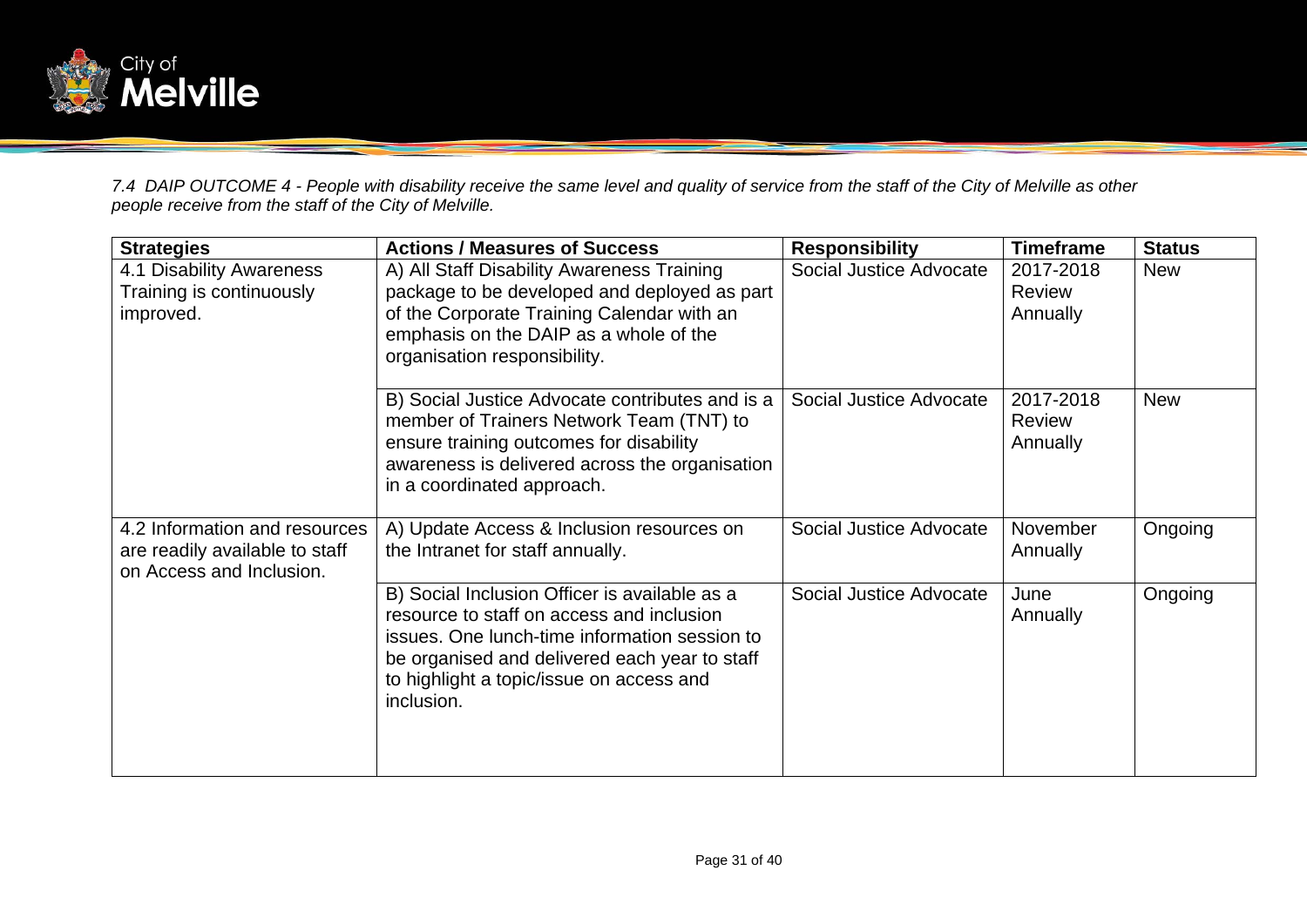

|                                                                                                 | C) Information on DAIP outcomes and<br>achievements will be provided in the<br>organisation's team brief bi-annually.                                                                                                           | Social Justice Advocate | May and<br>November<br><b>Bi-Annually</b> | <b>New</b> |
|-------------------------------------------------------------------------------------------------|---------------------------------------------------------------------------------------------------------------------------------------------------------------------------------------------------------------------------------|-------------------------|-------------------------------------------|------------|
| 4.3 Staff Induction and<br><b>Orientation includes Access</b><br>and Inclusion.                 | A) The DAIP and the Access and Inclusion is<br>incorporated into the Orientation and Induction<br>process and the content reviewed each year<br>for any updates.                                                                | Social Justice Advocate | Dec 2017<br>Annually                      | <b>New</b> |
| 4.4 Feedback received<br>through complaints and<br>compliments forms<br>continuous Improvement. | A) Review any feedback received through<br>complaints and compliments regarding access<br>and inclusion bi-annually as a mechanism for<br>reporting on DAIP outcomes and also to<br>improve on any internal processes/services. | Social Justice Advocate | May and<br>November<br>Annually           | <b>New</b> |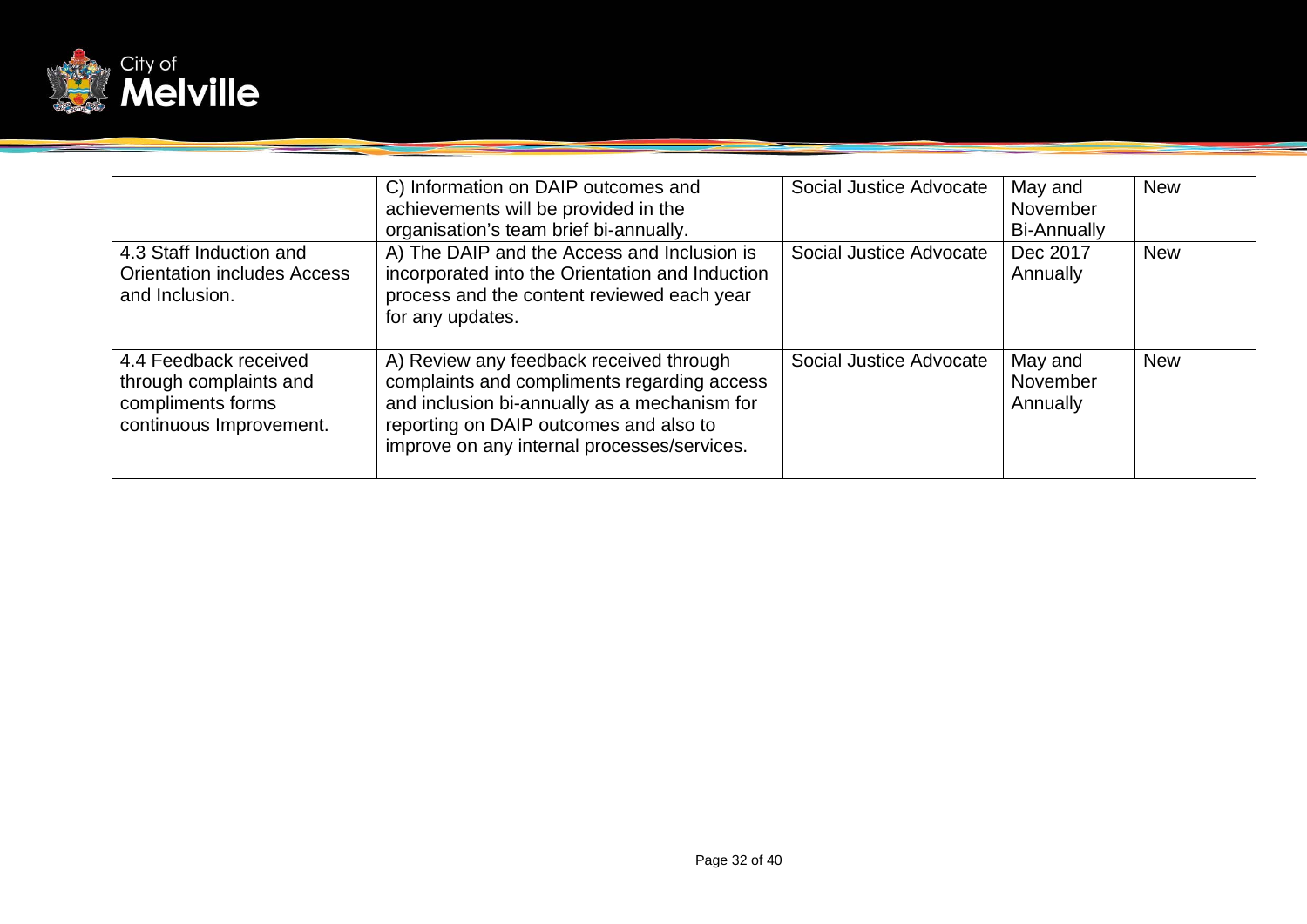

*7.5 DAIP OUTCOME 5 - People with disability have the same opportunities as other people to make complaints to the City of Melville.* 

| <b>Strategies</b>                                                                            | <b>Actions / Measures of Success</b>                                                                                                                                                                                                                                                                                                                      | <b>Responsibility</b>                         | <b>Timeframe</b> | <b>Status</b> |
|----------------------------------------------------------------------------------------------|-----------------------------------------------------------------------------------------------------------------------------------------------------------------------------------------------------------------------------------------------------------------------------------------------------------------------------------------------------------|-----------------------------------------------|------------------|---------------|
| 5.1 Complaint mechanisms                                                                     | A) A complaint to the City of Melville may be                                                                                                                                                                                                                                                                                                             | <b>Manager Community</b>                      | <b>Dec</b>       | Ongoing       |
| and feedback systems are                                                                     | lodged in writing, in person, online using e-                                                                                                                                                                                                                                                                                                             | Development                                   | Annually         |               |
| regularly reviewed and                                                                       | pathway or by email, by telephone (national                                                                                                                                                                                                                                                                                                               |                                               |                  |               |
| maintained to ensure people                                                                  | TTY/Speech Relay/translation services are                                                                                                                                                                                                                                                                                                                 |                                               |                  |               |
| with disabilities have equal<br>rights to make complaints                                    | available). The City also has social media as a<br>communications tool where feedback /                                                                                                                                                                                                                                                                   |                                               |                  |               |
|                                                                                              | information may be provided including on the                                                                                                                                                                                                                                                                                                              |                                               |                  |               |
|                                                                                              | process to make complaints. The City also                                                                                                                                                                                                                                                                                                                 |                                               |                  |               |
|                                                                                              | engages with the community through the new                                                                                                                                                                                                                                                                                                                |                                               |                  |               |
|                                                                                              | Melville Talks website. These processes will                                                                                                                                                                                                                                                                                                              |                                               |                  |               |
|                                                                                              | be reviewed each year.                                                                                                                                                                                                                                                                                                                                    |                                               |                  |               |
|                                                                                              |                                                                                                                                                                                                                                                                                                                                                           |                                               |                  |               |
|                                                                                              |                                                                                                                                                                                                                                                                                                                                                           |                                               |                  | Ongoing       |
|                                                                                              |                                                                                                                                                                                                                                                                                                                                                           |                                               |                  |               |
| on access and inclusion.                                                                     |                                                                                                                                                                                                                                                                                                                                                           |                                               |                  |               |
|                                                                                              | support and guidance to staff if there are any                                                                                                                                                                                                                                                                                                            |                                               |                  |               |
|                                                                                              | specific or more complex matters raised. A                                                                                                                                                                                                                                                                                                                |                                               |                  |               |
|                                                                                              |                                                                                                                                                                                                                                                                                                                                                           |                                               |                  |               |
|                                                                                              |                                                                                                                                                                                                                                                                                                                                                           |                                               |                  |               |
|                                                                                              |                                                                                                                                                                                                                                                                                                                                                           |                                               |                  |               |
| 5.2 Staff are provided training<br>and support when responding<br>to complaints and feedback | A) All staff to be trained in Customer Service<br>Level Three training which incorporates how to<br>receive and respond to a complaint. The Social<br>Justice Advocate role provides internal ad-hoc<br>register will be maintained of issues raised for<br>annual disability awareness training (as case<br>studies and training/learning opportunities) | <b>Social Justice</b><br>Advocate / All staff | Annually         |               |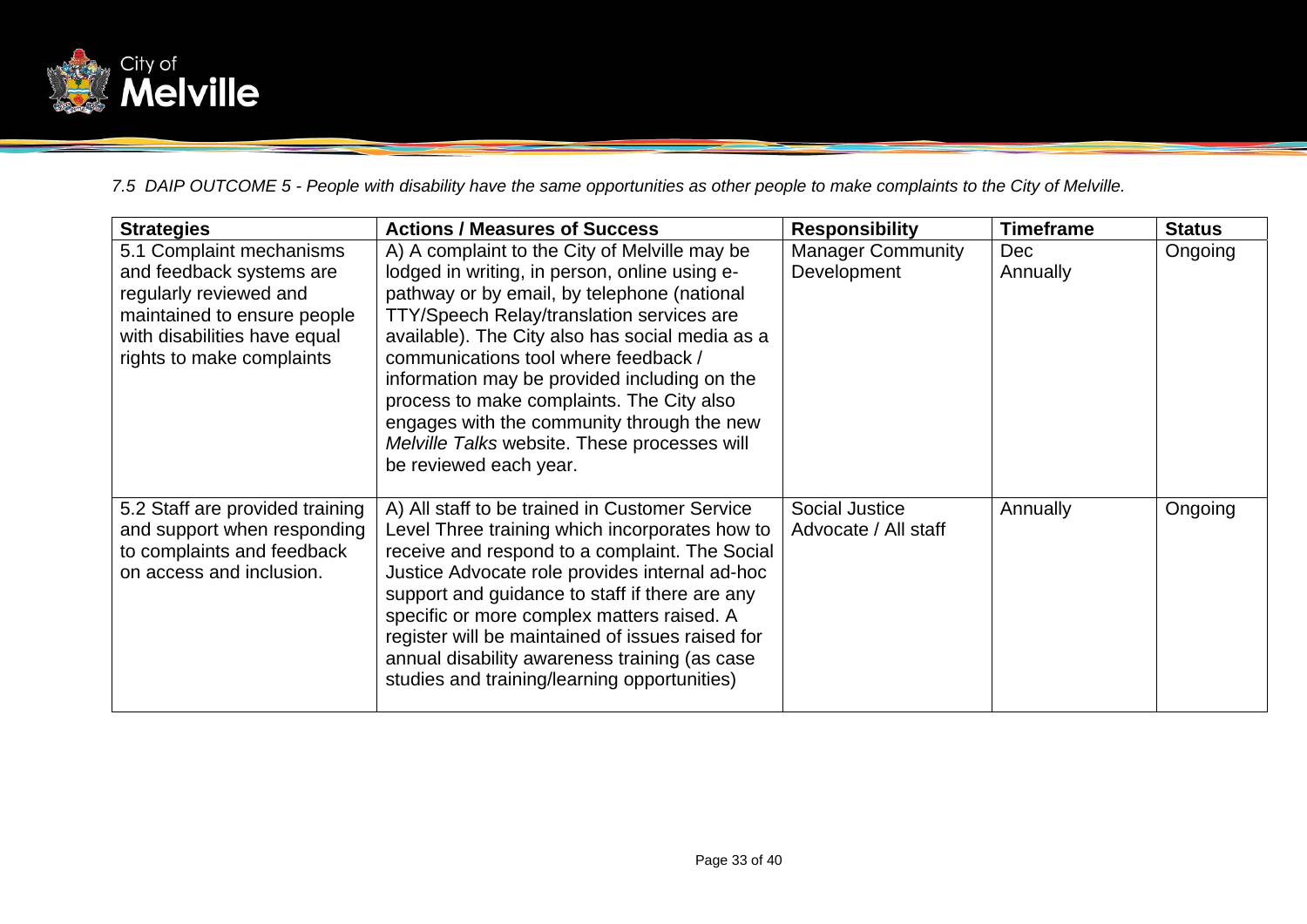

*7.6 DAIP Outcome 6 - People with disability have the same opportunities as other people to participate in any public consultation by the City of Melville.* 

| <b>Strategies</b>                                                                                              | <b>Actions</b>                                                                                                                                                                                                                                                                                                                                                                                                                                                                                                                                                                                                                                                                                           | <b>Responsibility</b>                                               | <b>Timeframe</b>                    | <b>Status</b> |
|----------------------------------------------------------------------------------------------------------------|----------------------------------------------------------------------------------------------------------------------------------------------------------------------------------------------------------------------------------------------------------------------------------------------------------------------------------------------------------------------------------------------------------------------------------------------------------------------------------------------------------------------------------------------------------------------------------------------------------------------------------------------------------------------------------------------------------|---------------------------------------------------------------------|-------------------------------------|---------------|
| 6.1 Consultation is sought on<br>strategic issues regarding<br>disability access and inclusion<br>as required. | A) Seek feedback from community members<br>regarding access upgrades to buildings, new<br>or redeveloped facilities, equipment or<br>programs through online engagement tools<br>such as social media and the new Melville<br>Talks website. The City has social media as a<br>communications tool where feedback /<br>information may be provided including on the<br>process to make complaints. The Melville<br>Talks website meets WCAG 2.0 W3C<br>accessibility guidelines. Online content is<br>aimed to be accessible and age-friendly<br>through responsive design, the ability to tab<br>through content on the site and colour<br>contrast for good visibility and captioned<br>online videos. | Project team members /<br>Stakeholder<br>Engagement<br>Coordinator  | 2017-2019<br><b>Review Annually</b> | <b>New</b>    |
|                                                                                                                | B) Continue to facilitate and run the City's<br>Access Advisory Panel (membership by<br>community members and advocates who<br>provide recommendations and feedback on a<br>range of projects before they are finalised).<br>Meetings are held every 3 months.                                                                                                                                                                                                                                                                                                                                                                                                                                           | <b>Strategic Urban Planner</b><br><b>Social Justice</b><br>Advocate | Quarterly                           | <b>New</b>    |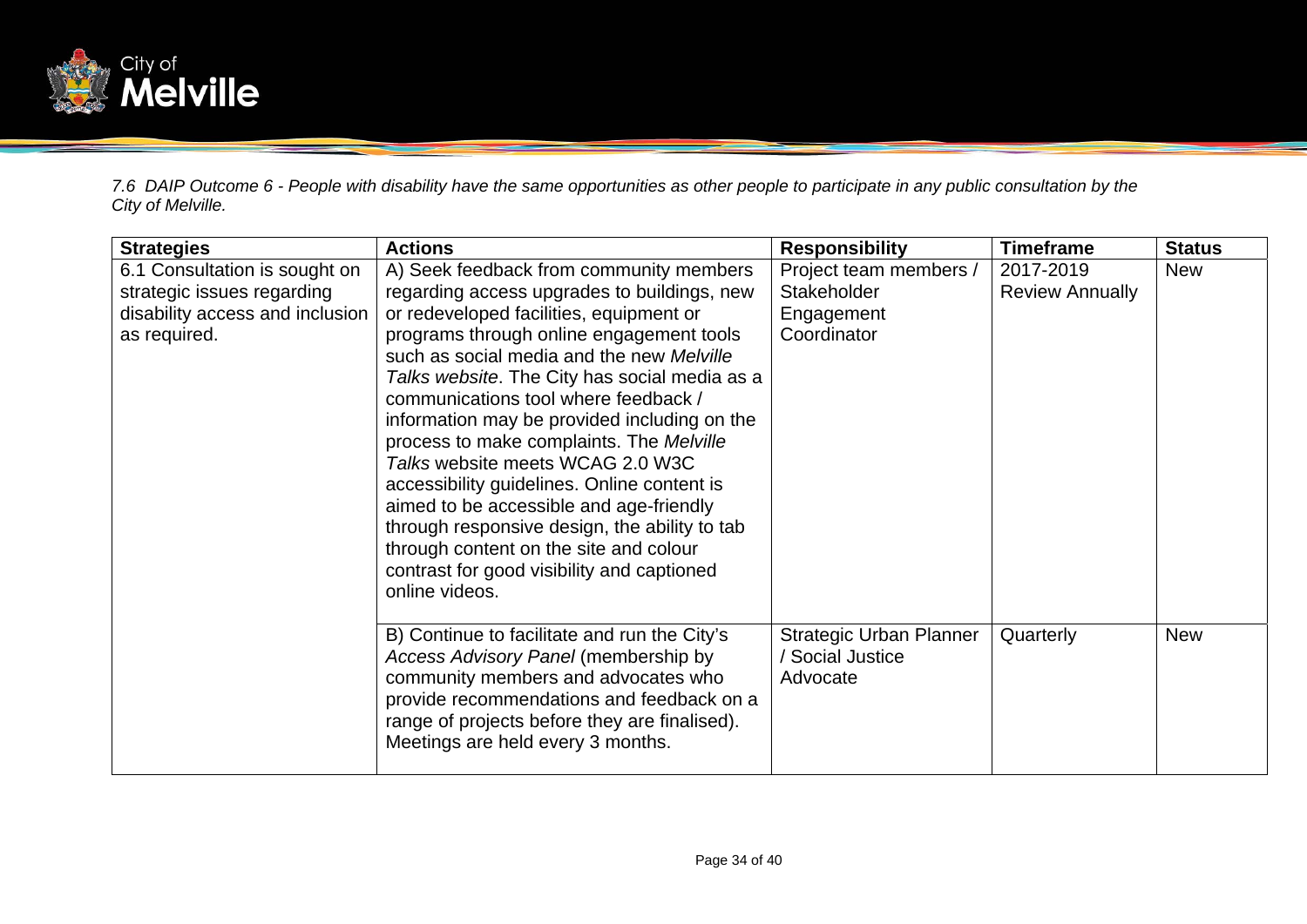

| 6.2 A range of Consultation<br>techniques are employed<br>where appropriate. | A) Consultation documents are available on<br>the website in accessible formats and in<br>alternative formats on request. Review and<br>consultation with Social Justice Advocate<br>each year.                                                                                                         | All Project Teams | 2017-2018 for<br>website<br>information as<br>per upgrades<br><b>Review Annually</b> | Ongoing |
|------------------------------------------------------------------------------|---------------------------------------------------------------------------------------------------------------------------------------------------------------------------------------------------------------------------------------------------------------------------------------------------------|-------------------|--------------------------------------------------------------------------------------|---------|
|                                                                              | B) Where undertaking a Stakeholder<br>Engagement Strategy, a variety of methods<br>of consultation such as online, by telephone,<br>in person is required to be planned $-$ in<br>templates and other supporting planning<br>documentation. Social Justice Advocate to<br>develop guidelines for staff. | All Project Teams | 2017-2018<br><b>Review Annually</b><br>for relevant<br>updates                       | Ongoing |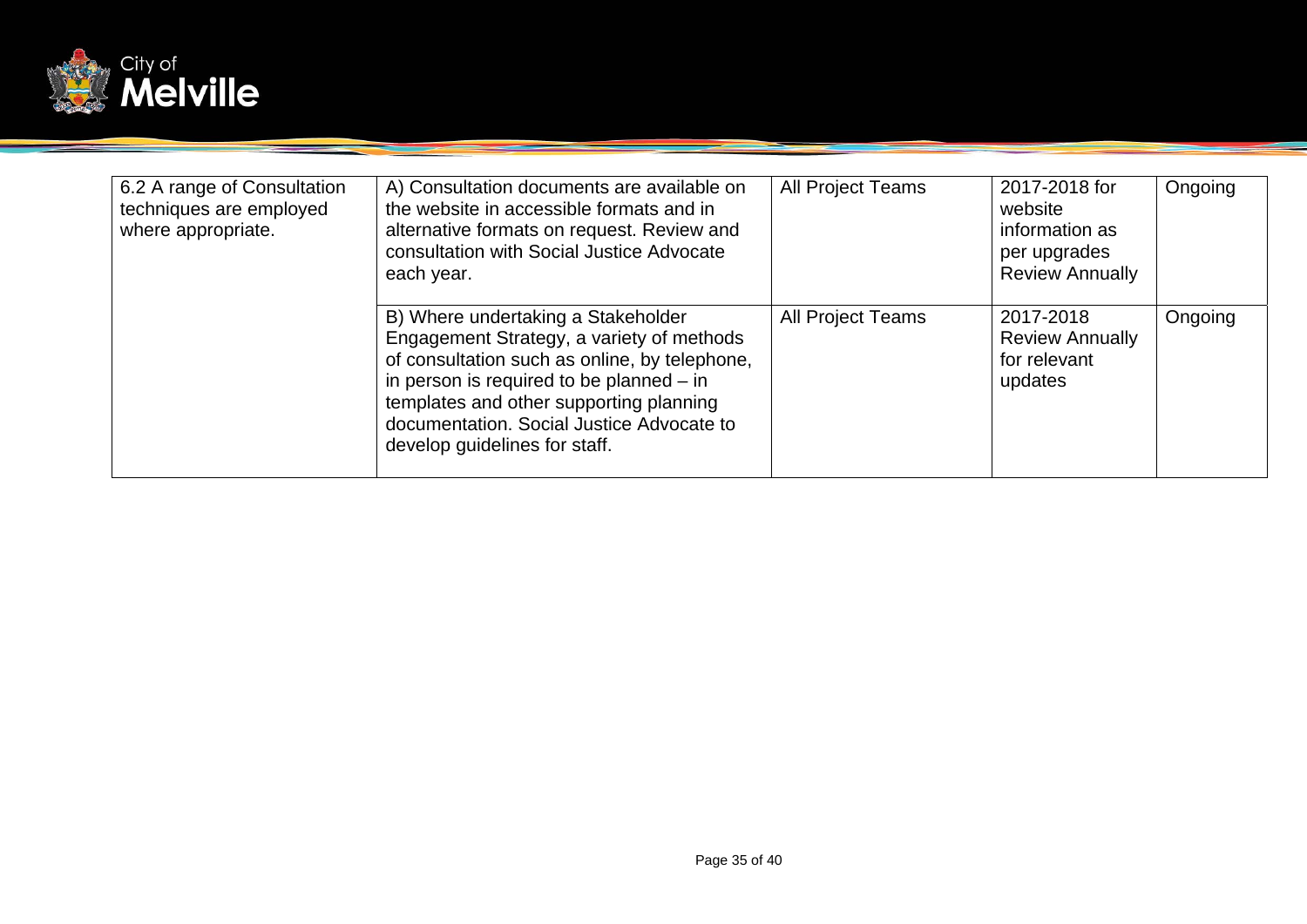

*7.7 DAIP Outcome 7 - People with disability have the same opportunities as other people to obtain and maintain employment with the City of Melville.* 

| <b>Strategies</b>                                                       | <b>Actions / Measures of Success</b>                                                                                                                                                                                                                                                                                                                                                                                   | <b>Responsibility</b>                                                       | <b>Timeframe</b>                    | <b>Status</b> |
|-------------------------------------------------------------------------|------------------------------------------------------------------------------------------------------------------------------------------------------------------------------------------------------------------------------------------------------------------------------------------------------------------------------------------------------------------------------------------------------------------------|-----------------------------------------------------------------------------|-------------------------------------|---------------|
| 7.1 Recruitment Practices<br>ensure equal opportunity of<br>employment. | A) The City of Melville values diversity and<br>promotes equal opportunity. In line with this<br>and the commitment to the Disability Inclusion<br>and Access Plan, the City recognises that<br>people with disability bring a unique<br>perspective and range of skills to the<br>workplace. Employee Services will review<br>employment practices to ensure they are<br>transparent and support diversity each year. | <b>Employee Services</b><br>Coordinator                                     | Annually                            | Ongoing       |
|                                                                         | B) Employment practices and relevant training<br>for managers are reviewed yearly and<br>information on recruitment is marketed and<br>promoted to all including people with disability<br>such as through the development of a new<br>brochure "Inclusive Careers @ Melville".<br>Brochure to continue to be marketed and<br>promoted to the disability community.                                                    | <b>Employee Services</b><br>Coordinator / Social<br><b>Justice Advocate</b> | 2017-2019<br><b>Review Annually</b> | <b>New</b>    |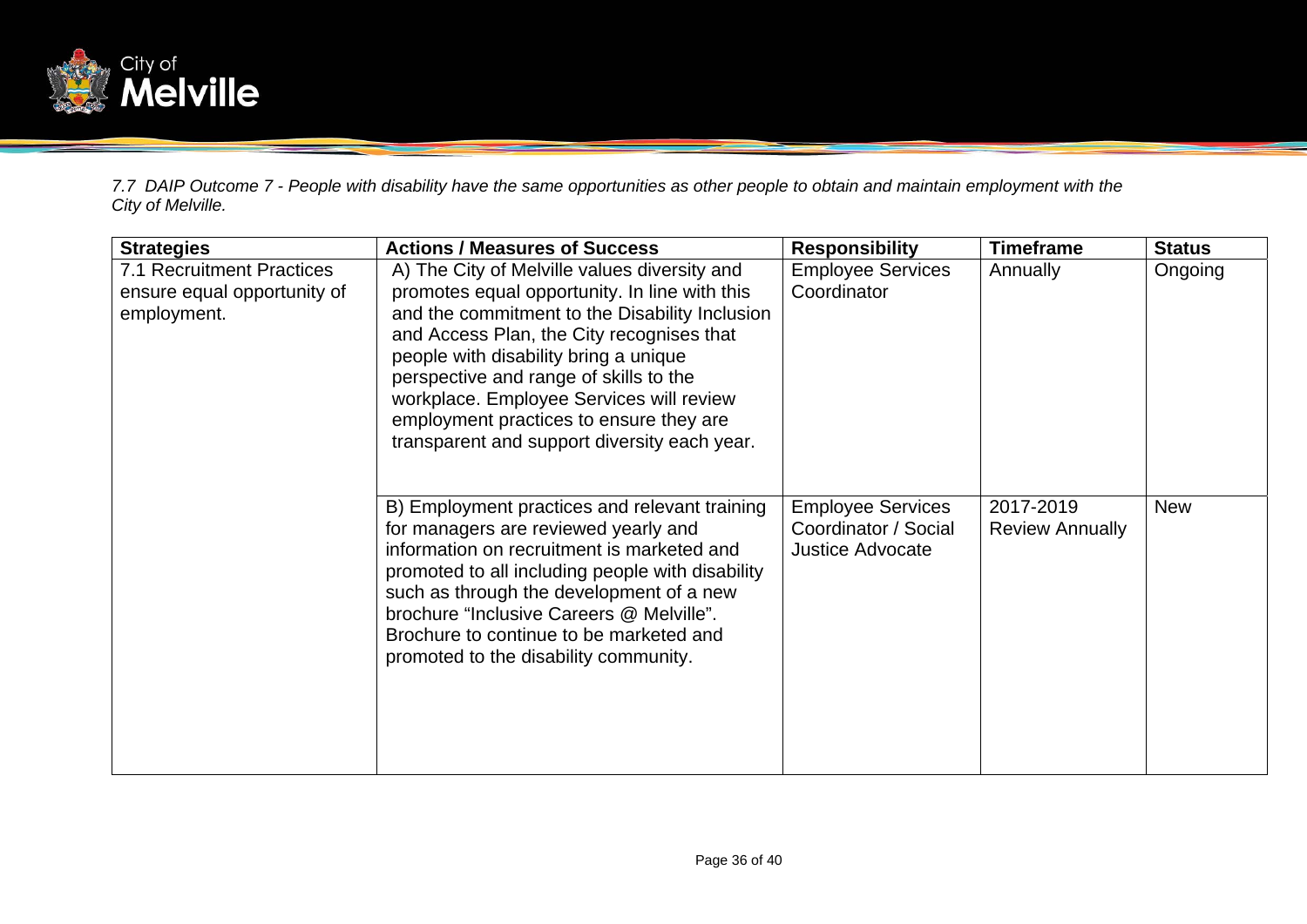

| 7.2 Opportunity for work<br>experience and employment<br>of people with disability is<br>actively promoted and<br>supported. | A) All job vacancies are promoted via<br>supported employment network. Any additional<br>contacts by the Social Justice Advocate will be<br>communicated to Employee Services regularly.                                                                                                                                                         | <b>Employee Services</b><br>Coordinator                             | 2017<br>Review annually                                              | Ongoing    |
|------------------------------------------------------------------------------------------------------------------------------|--------------------------------------------------------------------------------------------------------------------------------------------------------------------------------------------------------------------------------------------------------------------------------------------------------------------------------------------------|---------------------------------------------------------------------|----------------------------------------------------------------------|------------|
|                                                                                                                              | B) Provide opportunities and traineeships for<br>local students with disabilities where possible.                                                                                                                                                                                                                                                | <b>Employee Services</b><br>Coordinator                             | 2017-2019                                                            | <b>New</b> |
|                                                                                                                              | C) Explore the work opportunities that may be<br>possible for people with disability within<br>different departments in the City.                                                                                                                                                                                                                | <b>Employee Services</b><br>Coordinator                             | 2017-2018<br>develop<br>opportunities<br>2018-2020<br>Implementation | <b>New</b> |
|                                                                                                                              | D) Continue to establish, maintain and create a<br>database of contacts and links with disability<br>employment services and utilise knowledge,<br>expertise and feedback regarding employment<br>of people with disabilities. Any additional<br>contacts by the Social Justice Advocate will be<br>communicated to Employee Services regularly. | Social Justice<br>Advocate/ Employee<br><b>Services Coordinator</b> | <b>June 2018</b><br><b>Review Annually</b>                           | <b>New</b> |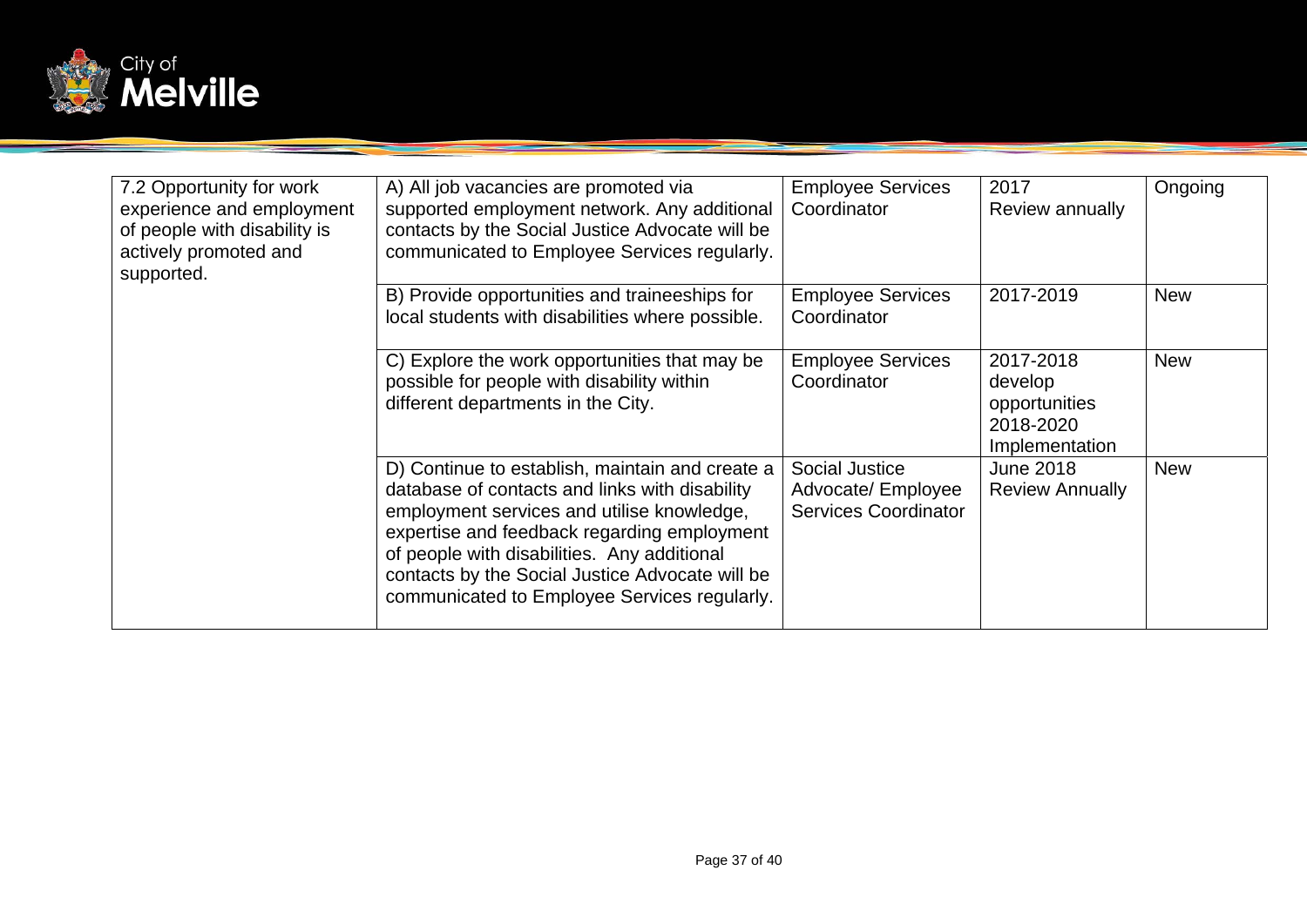

*7.8 DAIP Outcome 8 - The community are informed and educated by the City of Melville about access and inclusion, social justice and equal opportunity especially for people with disability.*

| <b>Strategies</b>                                                                                                    | <b>Actions / Measures of Success</b>                                                                                                                                                                                                                                                                                    | <b>Responsibility</b>                                | <b>Timeframe</b>                                                            | <b>Status</b> |
|----------------------------------------------------------------------------------------------------------------------|-------------------------------------------------------------------------------------------------------------------------------------------------------------------------------------------------------------------------------------------------------------------------------------------------------------------------|------------------------------------------------------|-----------------------------------------------------------------------------|---------------|
| 8.1 Promote positive<br>community attitudes towards<br>disability.                                                   | A) Establish and promote the Melville Age-<br>Friendly Accessible Business Network project (in<br>partnership with Garden City Shopping Centre) to<br>encourage local businesses to join a network<br>committed to making the City a more accessible,<br>inclusive and age-friendly for people living with<br>dementia. | Social Justice<br>Advocate / CDO -<br><b>Seniors</b> | June 2019                                                                   | <b>New</b>    |
|                                                                                                                      | B) Promote examples of good practice by<br>businesses, clubs and community groups through<br>media and Accessible Inclusive Melville and<br>Business Matters e-news each year for Disability<br>Awareness Week.                                                                                                         | Social Justice<br>Advocate                           | <b>Dec</b><br>Annually                                                      | <b>New</b>    |
| 8.2 Raise community<br>awareness of disability<br>access and inclusion which<br>encourages inclusive<br>communities. | A) Refer access issues that are not the<br>responsibility of the City to relevant parties, such<br>as shopping centre managers, State departments<br>and local businesses. Develop a process with<br>guidelines.                                                                                                        | Social Justice<br>Advocate                           | 2017-2018<br>Develop<br>process for<br>referrals<br>Advocacy as<br>required | Ongoing       |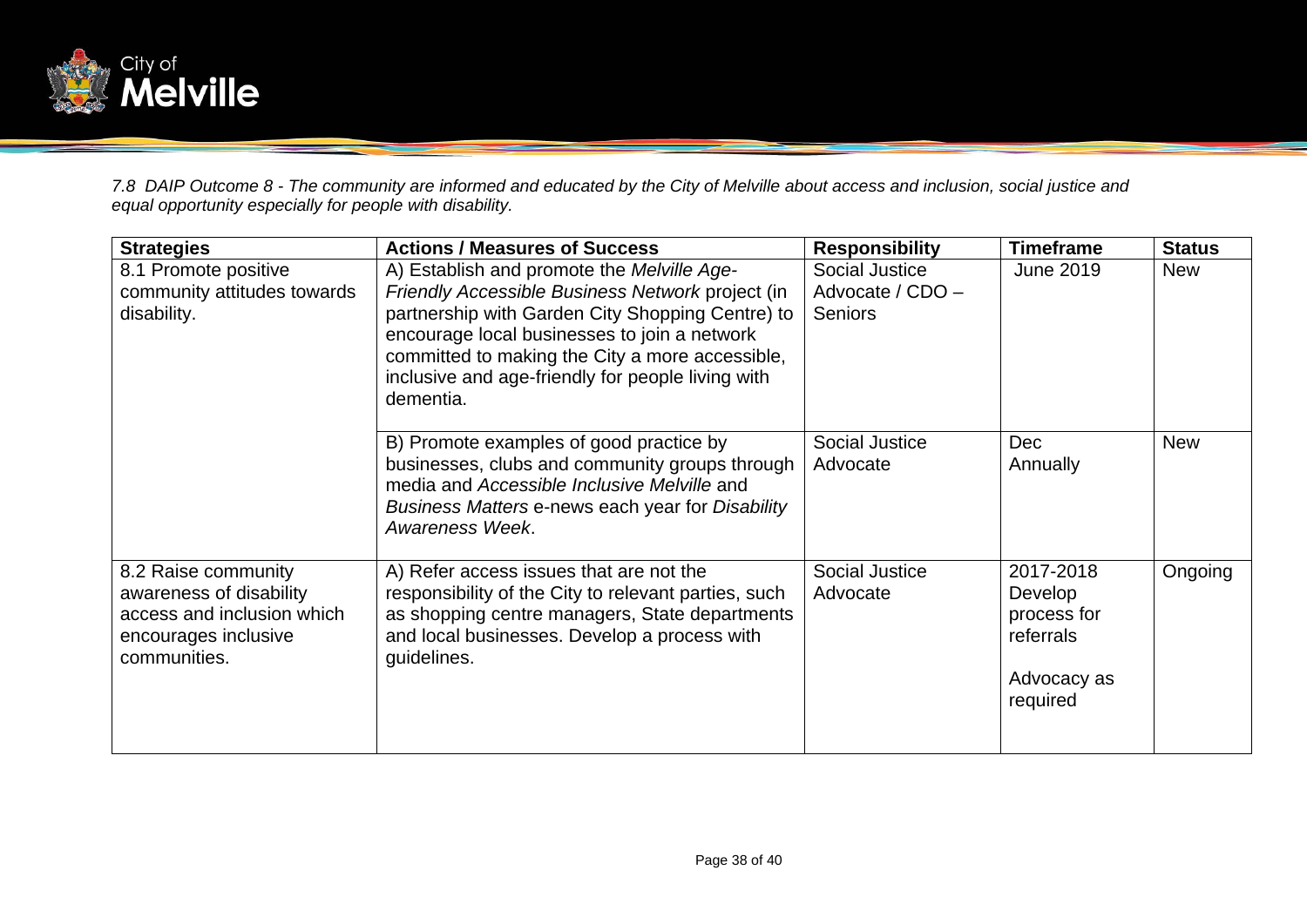

|                                                                             | B) Seek opportunities to promote equal<br>opportunity, social justice and disability access<br>and inclusion to businesses, clubs, schools and<br>community groups. Promote opportunity via<br>Social Justice marketing and communications<br>plan reviewed annually but in particular at<br>Harmony Day and Disability Awareness Week<br>each year. | Social Justice<br>Advocate                 | 2018-2020<br><b>Establish</b><br>promotion<br>opportunities<br>and links                                                                                                       | <b>New</b> |
|-----------------------------------------------------------------------------|------------------------------------------------------------------------------------------------------------------------------------------------------------------------------------------------------------------------------------------------------------------------------------------------------------------------------------------------------|--------------------------------------------|--------------------------------------------------------------------------------------------------------------------------------------------------------------------------------|------------|
| 8.3 Encourage people to<br>improve positive mental<br>health and wellbeing. | A) Continue to partner with Mentally Healthy WA<br>to facilitate the Act, Belong, Commit program to<br>encourage people to take action to improve their<br>mental health and wellbeing in collaboration with<br><b>Healthy Melville Coordinator.</b>                                                                                                 | <b>Coordinator Health</b><br>and Wellbeing | As required for<br>all relevant<br>projects                                                                                                                                    | Ongoing    |
|                                                                             | B) Actively promote mental health as a type of<br>'invisible' disability and develop resources,<br>projects and information to encourage greater<br>understanding and awareness of this form of<br>disability.                                                                                                                                       | <b>Social Justice</b><br>Advocate          | December 2018<br>Develop<br>resources and<br>promotion.<br>Apply for<br>relevant<br>funding.<br>2018-2020<br>Implement and<br>evaluate<br>specific projects<br>Review annually | <b>New</b> |